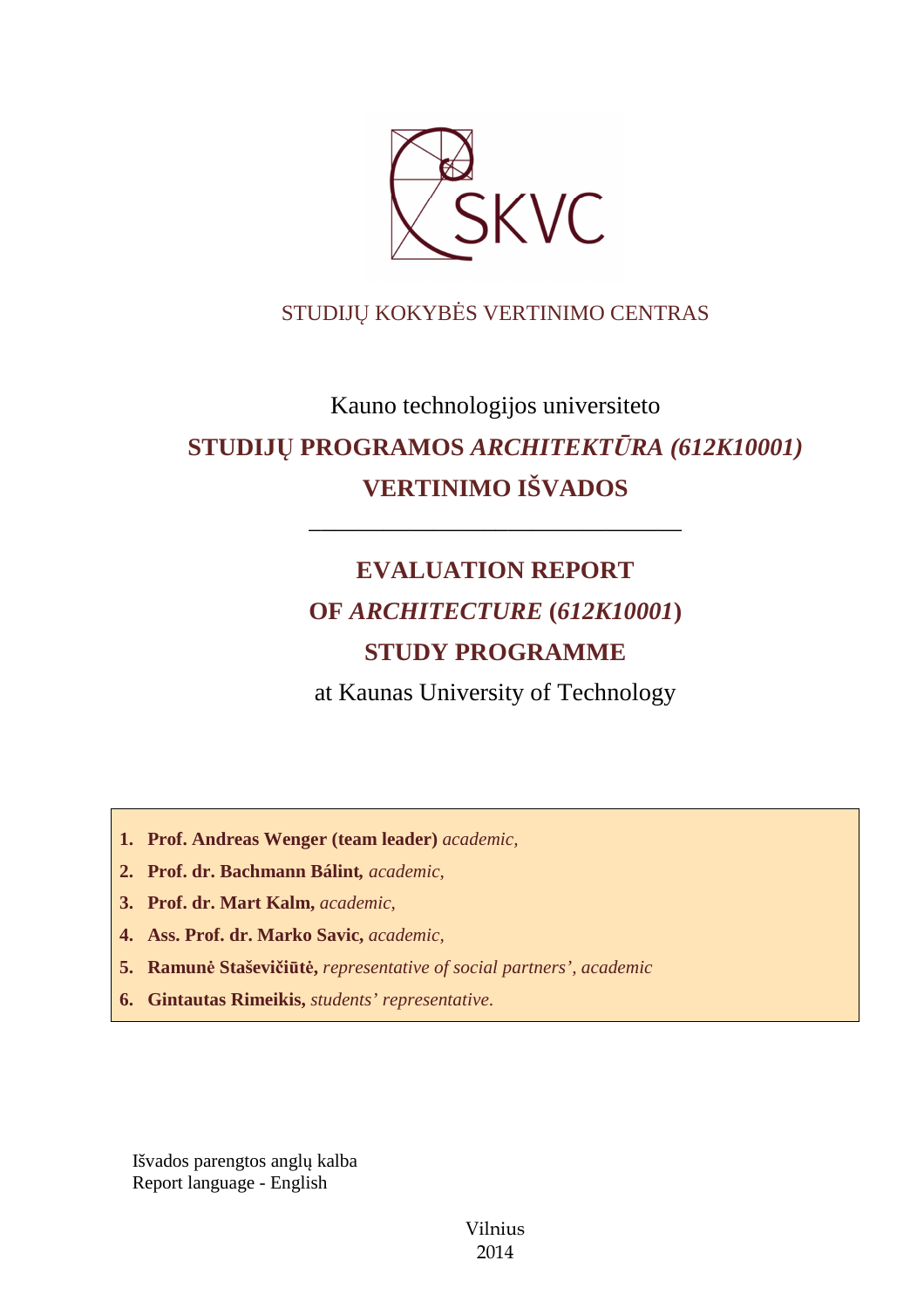## **DUOMENYS APIE ĮVERTINTĄ PROGRAMĄ**

| Studijų programos pavadinimas                           | <i><b>Architektūra</b></i>   |
|---------------------------------------------------------|------------------------------|
| Valstybinis kodas                                       | 612K10001                    |
| Studijų sritis                                          | Menai                        |
| Studijų kryptis                                         | Architektūra                 |
| Studijų programos rūšis                                 | Universitetinės studijos     |
| Studijų pakopa                                          | pirmoji                      |
| Studijų forma (trukmė metais)                           | Nuolatinė (4), ištęstinė (6) |
| Studijų programos apimtis kreditais                     | 240                          |
| Suteikiamas laipsnis ir (ar) profesinė<br>kvalifikacija | Architektūros bakalauras     |
| Studijų programos įregistravimo data                    | 1997-05-19                   |

### **INFORMATION ON EVALUATED STUDY PROGRAMME**

–––––––––––––––––––––––––––––––

| Title of the study programme                           | <i><b>Architecture</b></i>        |
|--------------------------------------------------------|-----------------------------------|
| State code                                             | 612K10001                         |
| Study area                                             | Art studies                       |
| Study field                                            | Architecture                      |
| Type of the study programme                            | University studies                |
| Study cycle                                            | first                             |
| Study mode (length in years)                           | Full time $(4)$ , part time $(6)$ |
| Volume of the study programme in credits               | 240                               |
| Degree and (or) professional qualifications<br>awarded | <b>Bachelor of Architecture</b>   |
| Date of registration of the study programme            | 19-05-1997                        |

Studijų kokybės vertinimo centras

The Centre for Quality Assessment in Higher Education

©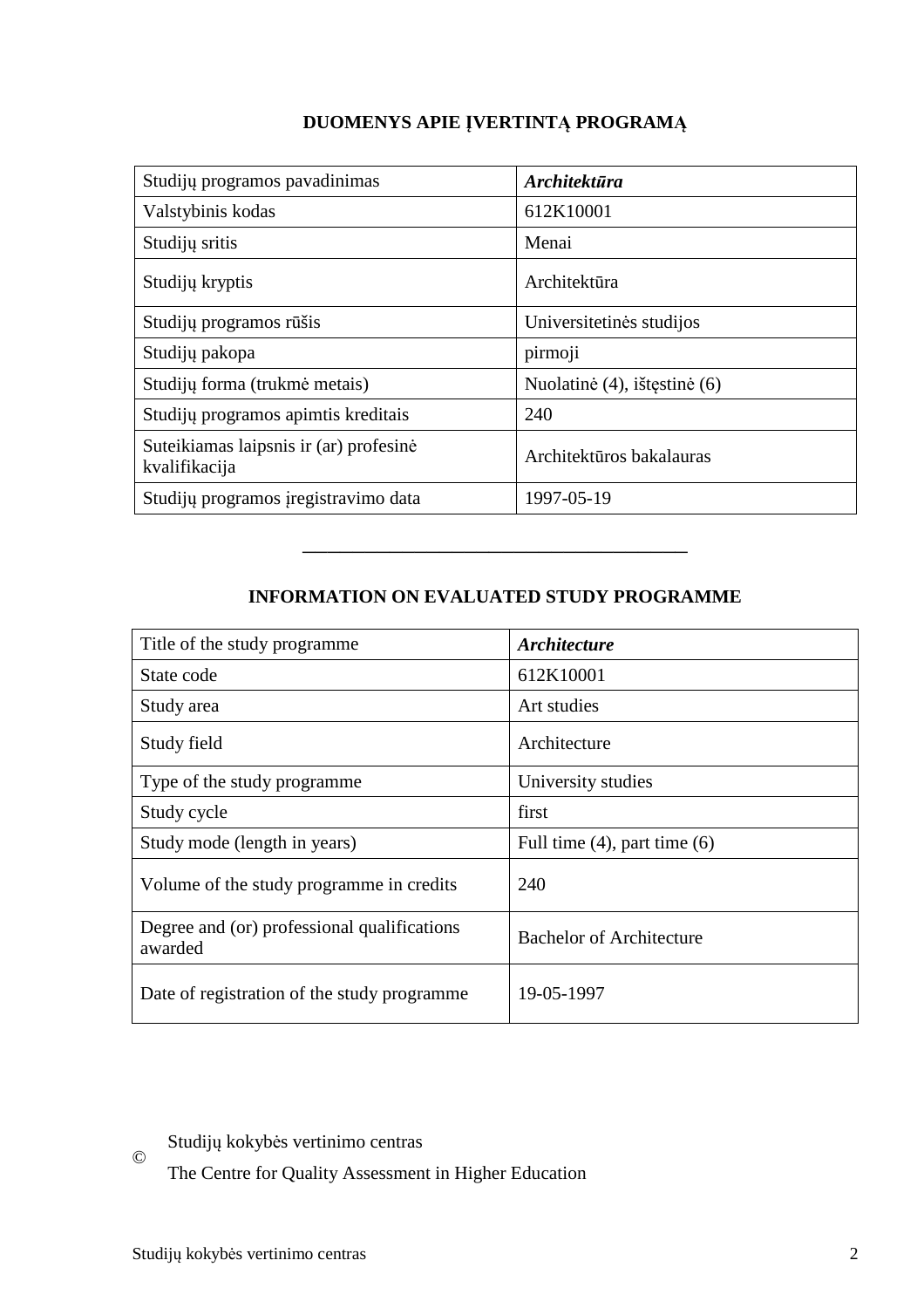# **CONTENTS**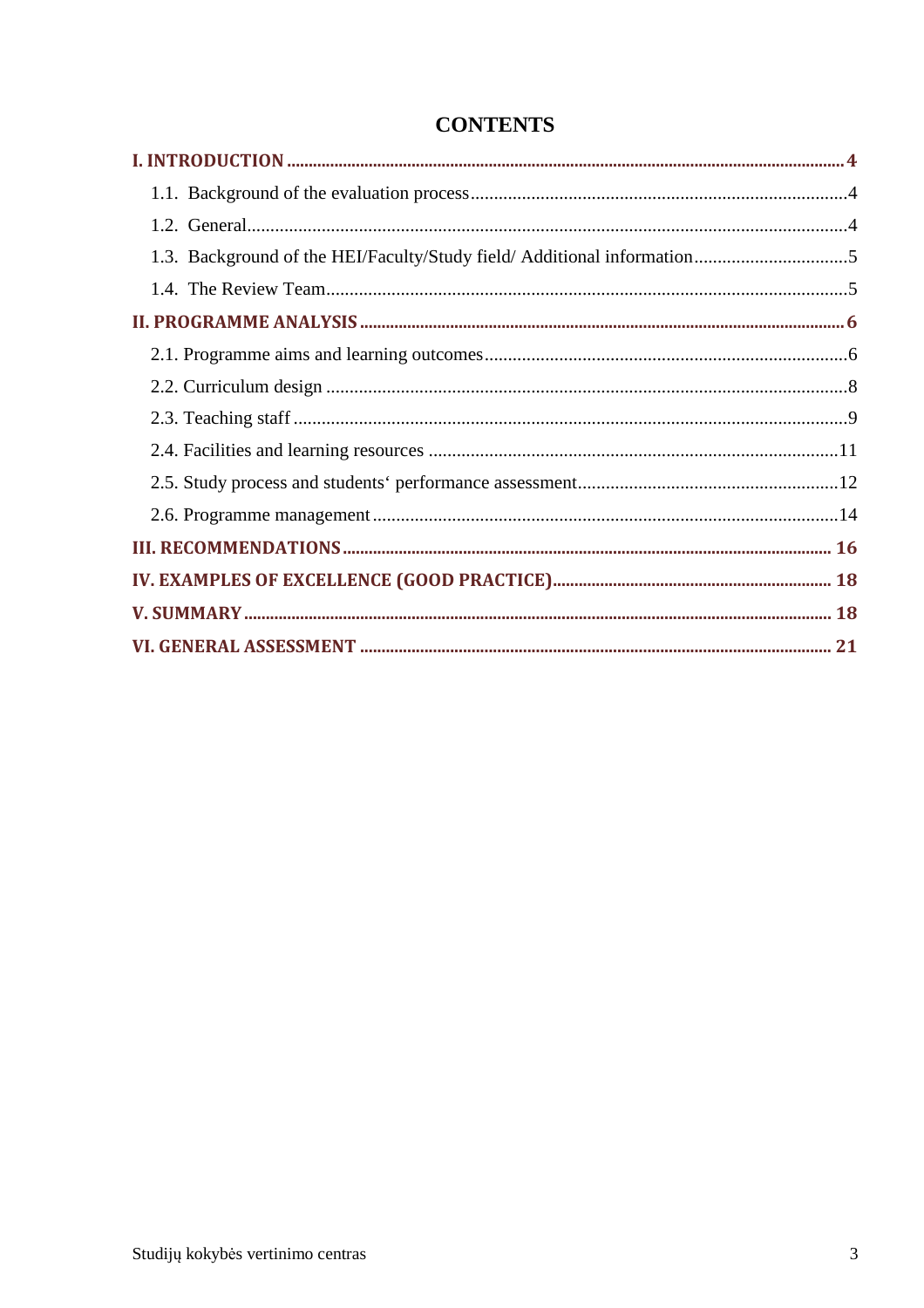#### **I. INTRODUCTION**

#### *1.1.Background of the evaluation process*

The evaluation of on-going study programmes is based on the **Methodology for evaluation of Higher Education study programmes,** approved by Order No 1-01-162 of 20 December 2010 of the Director of the Centre for Quality Assessment in Higher Education (hereafter – SKVC).

The evaluation is intended to help higher education institutions to constantly improve their study programmes and to inform the public about the quality of studies.

The evaluation process consists of the main following stages: *1) self-evaluation and selfevaluation report prepared by Higher Education Institution (hereafter - HEI); 2) visit of the review team at the higher education institution; 3) production of the evaluation report by the review team and its publication; 4) follow-up activities.* 

On the basis of external evaluation report of the study programme SKVC takes a decision to accredit study programme either for 6 years or for 3 years. If the programme evaluation is negative such a programme is not accredited.

The programme is **accredited for 6 years** if all evaluation areas are evaluated as "very good" (4 points) or "good" (3 points).

The programme is **accredited for 3 years** if none of the areas was evaluated as "unsatisfactory" (1 point) and at least one evaluation area was evaluated as "satisfactory" (2 points).

The programme **is not accredited** if at least one of evaluation areas was evaluated as "unsatisfactory" (1 point).

#### *1.2.General*

The Application documentation submitted by the HEI follows the outline recommended by the SKVC. Along with the self-evaluation report and annexes, the following additional documents have been provided by the HEI before, during and/or after the site-visit:

| No. | Name of the document                                                              |  |
|-----|-----------------------------------------------------------------------------------|--|
|     | "The procedure of attestation and organization of competitions for academic staff |  |
|     | and researchers" (excerpt)                                                        |  |
|     | Proposed programme improvements project                                           |  |
|     | KTU Students works catalogue 2013 ("STUDY KAFe 2013)                              |  |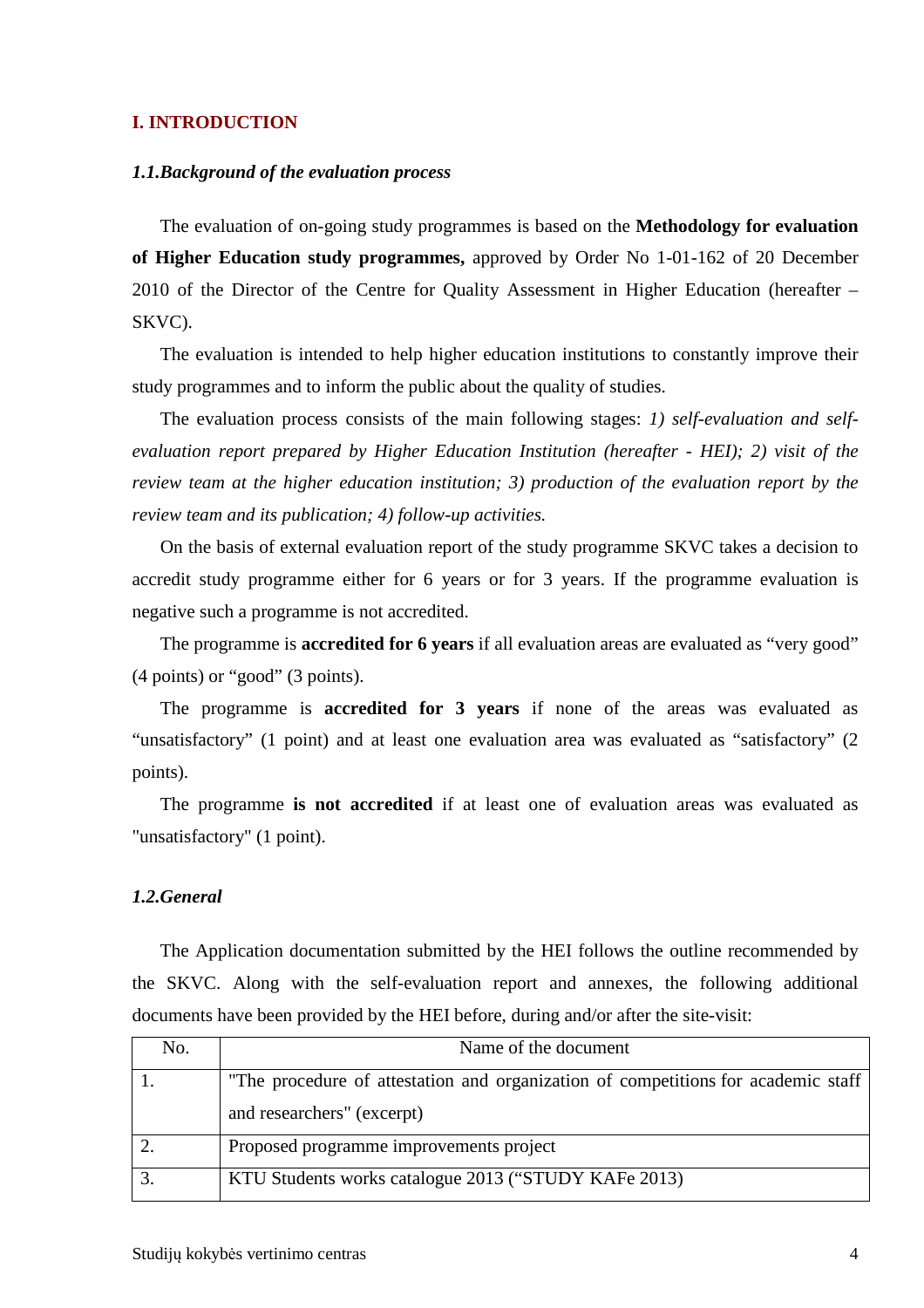#### *1.3.Background of the HEI/Faculty/Study field/ Additional information*

Established in 1922, Kaunas University of Technology (hereinafter – KTU) consists of nine faculties and nine research institutes, including the Faculty of Civil Engineering and Architecture.

Around 11.000 students currently study at KTU, being taught by around 1000 academic staff members. Students can choose among 156 study programmes (including 62 conducted on English) on undergraduate, graduate and PhD levels.

KTU academic staff actively participates in national and international research programmes (such as FP7, COST, EUREKA) (http://en.ktu.lt/content/about-ktu/facts-and-figures).

Department of Architecture has been the integral part of KTU from the very beginning, with gap between 1971 and 1995. Since 2014, Department has changed the name to the Department of Architecture and Urbanism. Department is an active member of ENHSA (European Network of Heads of Schools of Architecture) since 2004.

Study programmes, which are the subject of the evaluation - **Bachelor of Architecture** and **Master of Architecture** - have been established in 1997, and accredited by SKVC decision in 2008, following the Report of the international Review team led by prof. Spyros Amourgis.

During 2010 and 2011, supported by EU grant, "University has renewed and specified outcomes of first cycle architecture study programme, updated methodical material containing 24 modules adapted to autonomous learning and teaching oriented towards solution of problems" (Self-evaluation report, pp.5-6).

Since 2012, both cycles of Architecture study programme have been notified for recognition of professional qualifications in accordance with Directive 2005/36/EC. Since 2011, first cycle study programme of Architecture has begun to be conducted also in English.

The average annual enrolment on programme is between 40-70, with decrease trend. In 2013-14 academic years (according to SER, pp. 16) the overall number of students enrolled at the BA programme was 192.

#### *1.4.The Review Team*

The review team was completed according *Description of experts' recruitment*, approved by order No 1-55 of 19 March 2007 of the Director of the Centre for Quality Assessment in Higher Education, as amended on 11 November 2011. The Review Visit to HEI was conducted by the team on 10th November, 2014.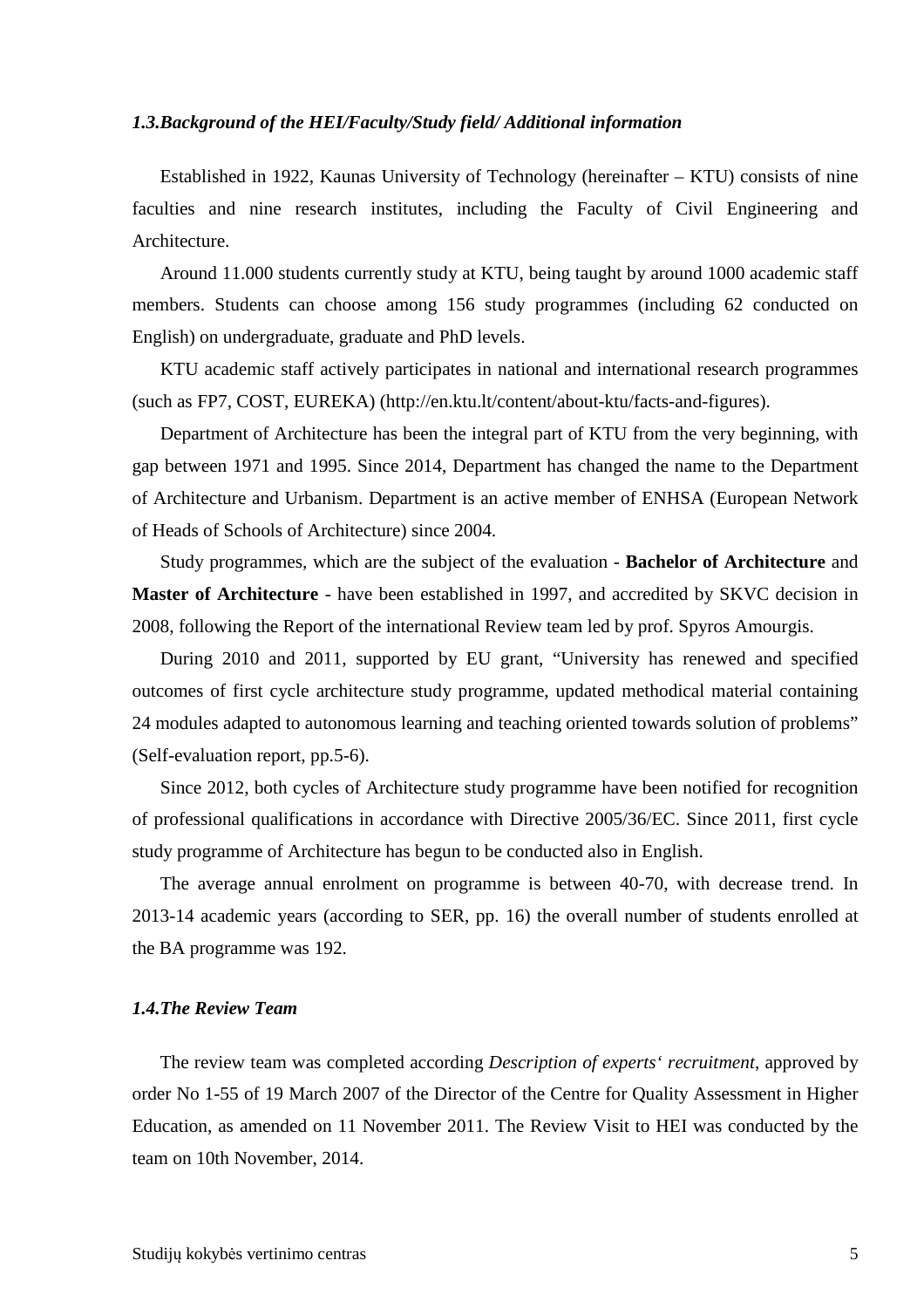| 1. Prof. Andreas Wenger (team leader),                                                |
|---------------------------------------------------------------------------------------|
| University of Applied Sciences and Arts Northwestern Switzerland, Academy of Art and  |
| Design, Head of the Institute for Interior Design and Scenography, Switzerland        |
| 2. Prof. dr. Bachmann Bálint,                                                         |
| Dean, Faculty of Engineering and IT - University Pécs, Pollack Mihály, Hungary        |
| 3. Prof. dr. Mart Kalm,                                                               |
| Estonian Academy of Arts, Vice-Rector for Research, Estonia                           |
| 4. Ass. Prof. dr. Marko Savic,                                                        |
| Provost for QA & Development, ALHOSN University, UAE                                  |
| 5. Ms. Ramunė Staševičiūtė,                                                           |
| Architect-Project Manager and Owner of company PILIS. Associate Professor at Klaipeda |
| University, Lithuania                                                                 |
| 6. Mr. Gintautas Rimeikis,                                                            |
| student of Lithuanian University of Education, Lithuania                              |

#### **II. PROGRAMME ANALYSIS**

#### *2.1. Programme aims and learning outcomes*

A specific profile (vision) of the BA study programme in architecture at Kaunas University of Technology is hard to identify following the self-documentation provided by the SKVC.

Self-evaluation report (hereinafter – SER) thoroughly addresses programme aims, justifying it by comparative analysis between the number of architects and their average annual income in Lithuania and other EU member states and need to enhance both at the national level. The selfstudy also relies on a set of formal documents addressing professional and labour market needs (issued by EU, Ministry of Education and Science, UNESCO etc.) as well as experiential knowledge gained through networking under the European Association of Architectural Education.

Set of the Programme Learning outcomes is publicly accessible at the KTU web-site: http://ktu.edu/en/programme/b/architecture .

In general, name of the programme, its learning outcomes, content and the qualifications offered are mutually compatible.

Remarks about programme learning outcomes are the following:

- A) The study programme outcomes are grouped in five categories, addressing the "Descriptor of Study Cycles" (Ministry of Education and Science of the Republic of Lithuania, 2011). However, there are some comments which have to be considered:
- There is no clear implication about that "new fundamental and applied scientific results" will be used ("knowledge and its application").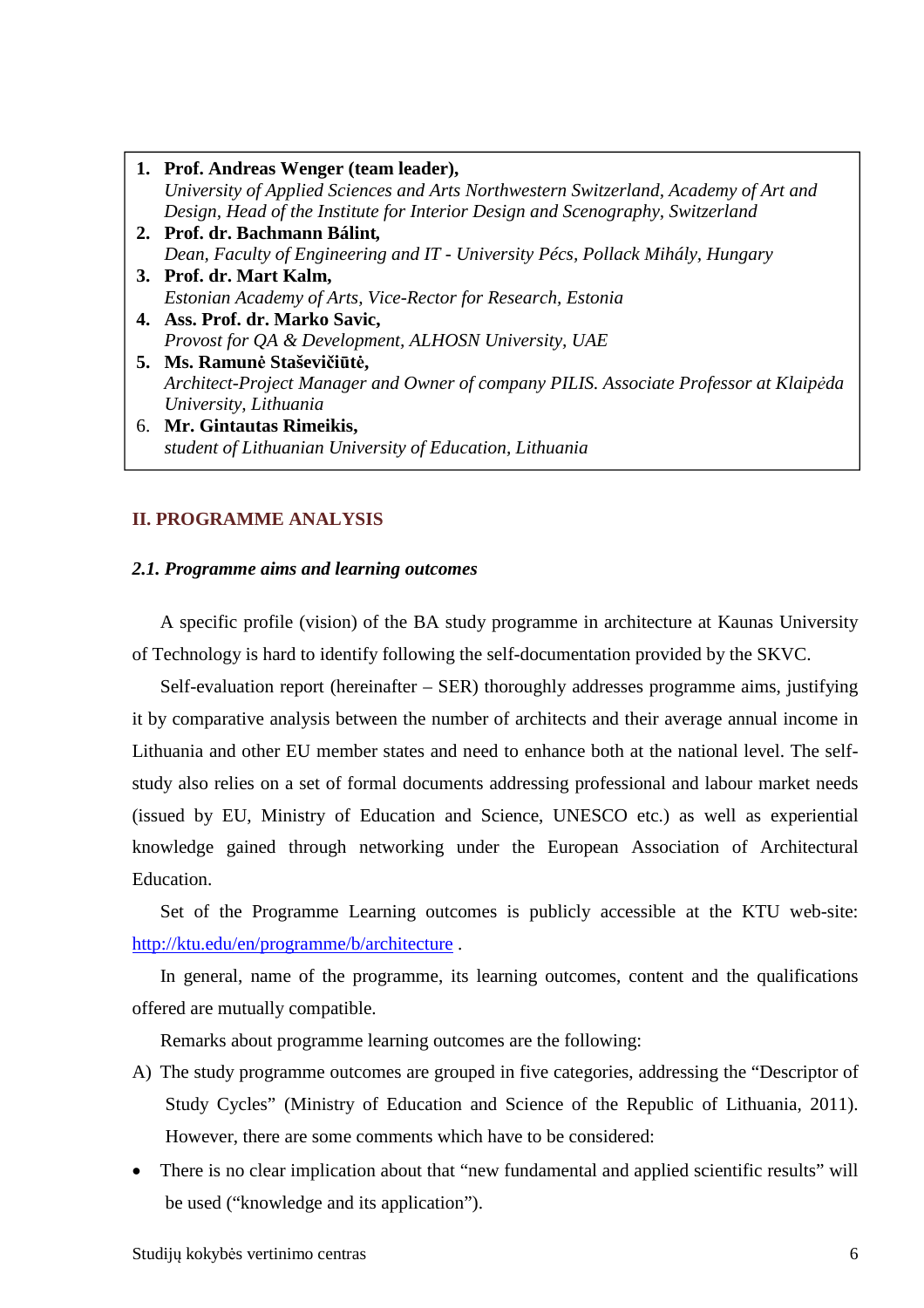- There is no evidence that any architecture/design specific research methods are expected to be utilised in the teaching/learning process ("research skills").
- The overall number of programme outcomes is excessive. The list consists of 31 outcomes, what is considered as over-particularized, especially under the category of "special abilities" (19 outcomes).
- B) According to the list of the offered outcomes, there is no complete evidence that the study programme expectations are aligned with the LTQF/Level 6. For the 4-year bachelor programme (240 ECTS), which intends to provide graduates with professional qualification (in accordance with national legislative and Directive 2005/36/EC), the level of expected outcomes is rather low. The application of knowledge is mentioned only in four, and upper taxonomy levels (e.g. analysis, synthesis/creation) are indicated in five out of 31 outcomes. As per LTQF descriptors for Level 6, *analysing and solving problems* as well as selfassessment (*evaluation*) are categories expected to be gained, which is not sufficiently supported by the presented list of outcomes.
- As per "ECTS Users' Guide" (Directorate-General for Education and Culture, EU, 2005), "Learning outcomes are statements of what a learner is expected to know, understand and/or be able to demonstrate after completion of a process of learning". The common method to define learning outcomes is to rely on Bloom taxonomies in cognitive, affective (and psychomotor) domain, using active verbs addressing any of the categories/levels. Using just main definitions such as "know" or "have knowledge" (instead e.g. arrange, collect, define, describe, examine, outline, present, recognize, record, relate, repeat, reproduce, tabulate etc.) unlikely enables implementation of the clear assessment methods. Most of the listed programme outcomes use "know", "understand", "apply" or "be able" – terms, which doubt the objective assessment of the students' achievements.
- C) The programme outcomes properly address all 11 points listed in UIA-UNESCO Chapter and Directive 2005/36/EC.
- D) Some courses have too extensive lists of learning outcomes (e.g. "territory planning 1", "territory planning 2", "landscape Architecture", "practice of architectural design"). In some courses, there is no clear relation between some listed course and programme outcomes (e.g. "philosophy of Architecture", "history of Architecture and Art 1", "drawing 3", "history of Architecture and Art 2", "fundamentals of construction law", "introduction to land management"). Some of the listed programme outcomes in several cases do not align with course content (e.g. "architectural graphics", "economics and management of construction design solutions", "practice of Architectural measurement and geodesy", "applied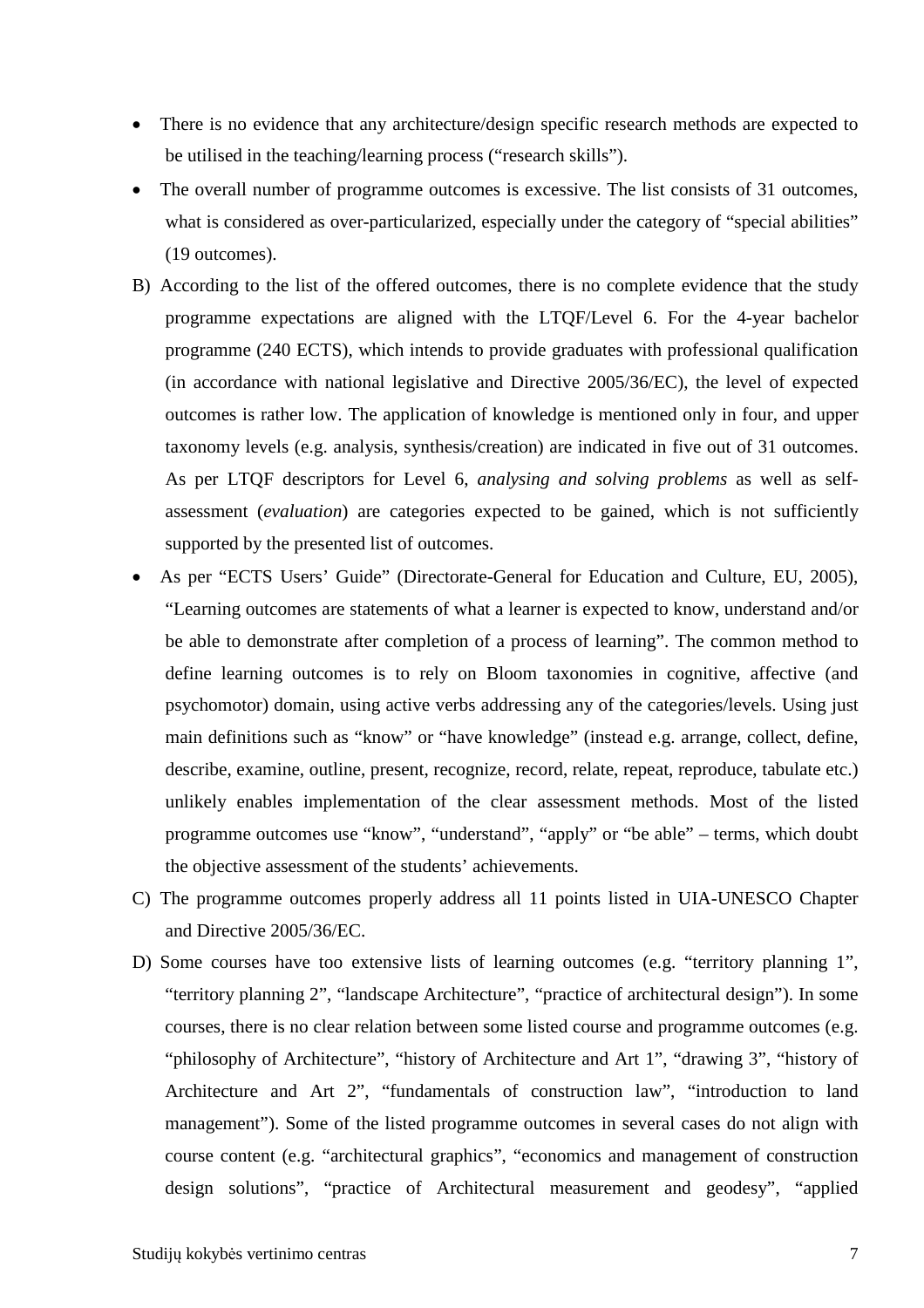dendrology"). In some courses, either outcomes or suggested assessment methods do not assure that the course expectations could be properly evaluated (e.g. "information technologies I"). In some courses outcomes are not clearly understandable (e.g. "architectural composition 2", "building structures" – e.g. "Has architecture influencing technological sciences knowledge and understands the importance of science architecture"). Some courses have identical outcomes (e.g. "architectural composition 2" and "architectural composition 3", "structures of dwelling houses" and "structures of industrial and public buildings"). Learning outcomes of some courses are not specific enough (e.g. "architectural design 2").

#### *2.2. Curriculum design*

As per national legislation BA programmes in architecture in Lithuania last eight semesters. Following the "Directive 2013/55/EU of the European Parliament and of the Council of 20 November 2013, amending Directive 2005/36/EC on the recognition of professional qualifications and Regulation (EU) No 1024/2012 on administrative cooperation through the Internal Market Information System ('the IMI Regulation')", a total of at least five years of fulltime study at a university or a comparable teaching institution, leading to successful completion of a university-level examination is claimed. For the BA and MA programmes in Lithuania an expected change would have to affect the curriculum structure in a near future.

The Bachelor of Architecture programme at KTU consists of 45 courses units worth 240 ECTS. The content of courses is aligned with the professional qualification (Bachelor of Architecture). The structure of the programme meets the basic legal requirements: 186 ECTS in study field subjects, 15 ECTS of general academic subjects, 12 ECTS of electives. 15 ECTS are given to practice and 12 ECTS for final degree project (self-study). However, a deeper analysis shows that 6 ECTS of the "general university modules" reflects some of the study trend knowledge (e.g. "philosophy of Architecture"), and 6 ECTS of "study field modules" reflects "general university modules" ("mathematics"). Moreover, the number and offer of elective courses is minimal 12 ECTS in comparison with 60 ECTS allowed, and does not give enough opportunities to students for deeper specialization. Courses are spread evenly with 30 ECTS per semester.

 During the site visit, expert review team (hereinafter – ERT) has been ensured that content of the programme, teaching methods and assignments are appropriate to ensure achievement of the major programme learning outcomes.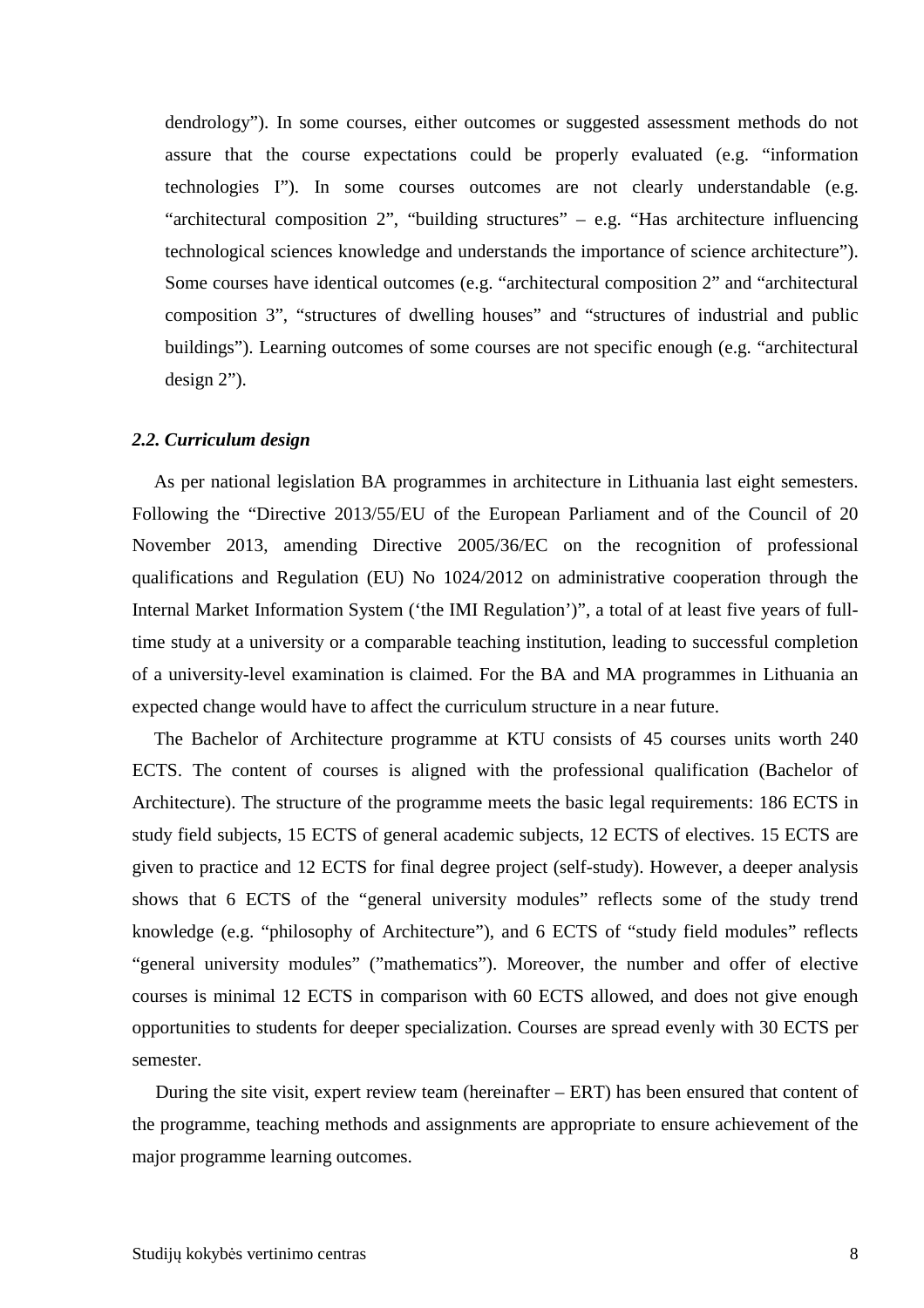Overall curriculum structure, as presented in SER was not clear enough to present the main concept behind it. However, discussion during the site visit as well as Annex B helped to identify the educational goals of each semester.

Based on the presented data, as well as course syllabi descriptions and site visit, study field subjects could be divided on 6 main areas ("architectural design", "drawing & computer aided architectural design", "engineering, history & theory", "urban planning" and "social sciences"):

- A) First five and the last semester are focused on Architectural design, and  $6<sup>th</sup>$  and  $7<sup>th</sup>$  semester on urban planning topics. Therefore, there is a serious gap of 2 semesters without studio assignments, which is likely to jeopardize the quality of the Final Project. The 6 ECTS studio classes ("fundamentals of architectural design", "architectural design 1, 2 and 3") are planned to have 96 contact hours each. If 1 ECTS is equal to 27 hours of activity, it is not clear if the rest of the 66 hours related to homework are sufficient for students to finalize their projects.
- B) "Drawing & computer aided architectural design" courses are sufficient to master the architectural communication graphics skills.
- C) The engineering courses group is strongly supported by the Civil Engineering programme resources, and it reflects the real needs of the future architects.
- D) The history and theory courses cover both international and local heritage in a proper balance.
- E) Social sciences courses are properly focused on topics necessary to enable future architects to act in future professional environment.

The necessity of practical internships linked to the BA programme in Architecture is acknowledged by the ERT. The actual positioning of the internships while preparing the BA final thesis project has to be changed (before final thesis). Students should be able to fully concentrate on their final thesis topics in the  $7<sup>th</sup>$  semester.

The hours of student`s independent work per course should be re-calculated. The ERT, after their site visit and after talking with students, had the impression, that students are obliged to work more for the courses than indicated in the descriptions of the study modules. The necessary re-calculation of student`s independent work hours should be renewed together with a general rearrangement of all programme outcomes.

#### *2.3. Teaching staff*

The faculty is well equipped with the staff meeting legal requirements . The overall number of teaching staff and their age and rank distribution is appropriate. Over 60% of the teaching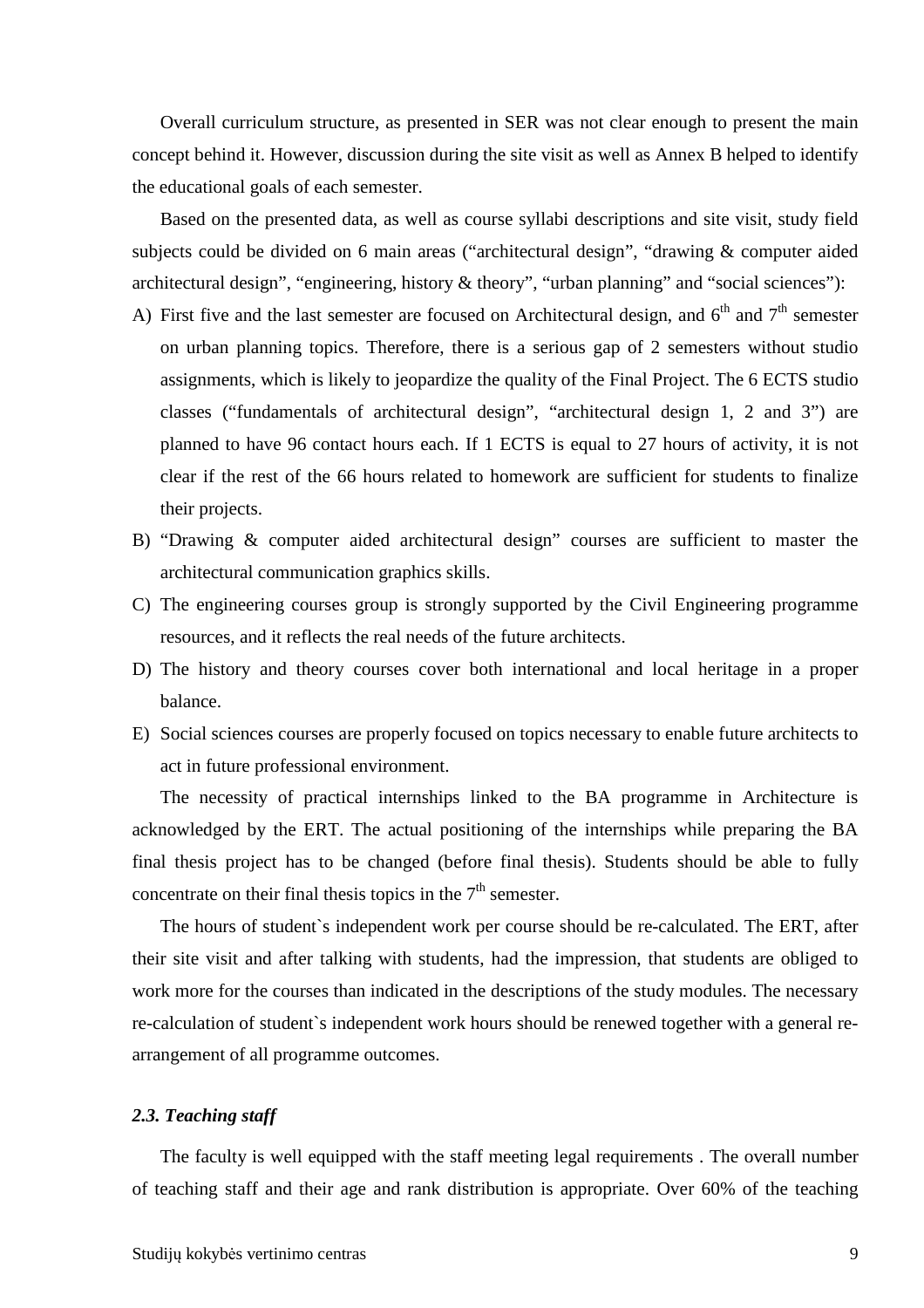staff is younger than 50. The number of adjunct teachers is increasing (SER, pp.17) ensuring stability of the teaching process. The staff turnover assures the sufficient resources for the programme provision.

The qualifications of the teaching staff are adequate to ensure the learning outcomes (23 doctors from 43 teachers). There are quite a lot of designing architects with a doctoral degree employed (7 doctors). However, according to the presented CVs', some architectural courses are taught by civil or IT engineers as well.

From the presented CVs' and during the meetings on the site visit it became clear that internationalisation is one of the priorities of KTU: The teaching-staff identifies itself as too locally positioned and not very well integrated to the international community of architects. By their background the instructors overwhelmingly have arisen from Lithuanian schools, several members of the faculty have studied at all levels at the University they teach nowadays. There are several foreign instructors at the department. Teaching in English is encouraged by 20% of higher salary. The university has recently started to invite guest professors from abroad to hold short workshops. Students the ERT had the opportunity to meet, would like to have much more guest professors coming from abroad. However, among teachers there are only some with a limited international working experience. As the CVs' focus on the last five years' activities only, it was interesting for the ERT group to learn, that some of the faculty`s teaching staff members had experienced working abroad, for example in Japan at the Shigeru Ban Architects.

Among elderly teaching architects, the ERT identified an attitude undervaluing the role of theory in the creation of contemporary architecture. This fact does not facilitate achieving the necessary learning outcomes. Some younger members of the teaching staff declared themselves to be more theory friendly.

According to the information collected during the meetings with staff and students it revealed that only some teachers apply contemporary learning devices like Moodle.

In the faculty all generations are represented quite equally. However the ERT learned during site visit that in the main studios mostly elderly architects were teaching. Among the younger teaching staff there are more female instructors engaged.

The University has set up strict requirements for research (artistic) and other professional activities for its academic staff what compels to strive the necessary attestations. The ERT for instance learned during the site visit that for support of its staff university offers an opportunity to apply for financial support for international conference participation and/or for study trips.

The studios mostly are supervised by leading local architects. Several members of the teaching staff are active writers and researchers. The ERT found that among the publications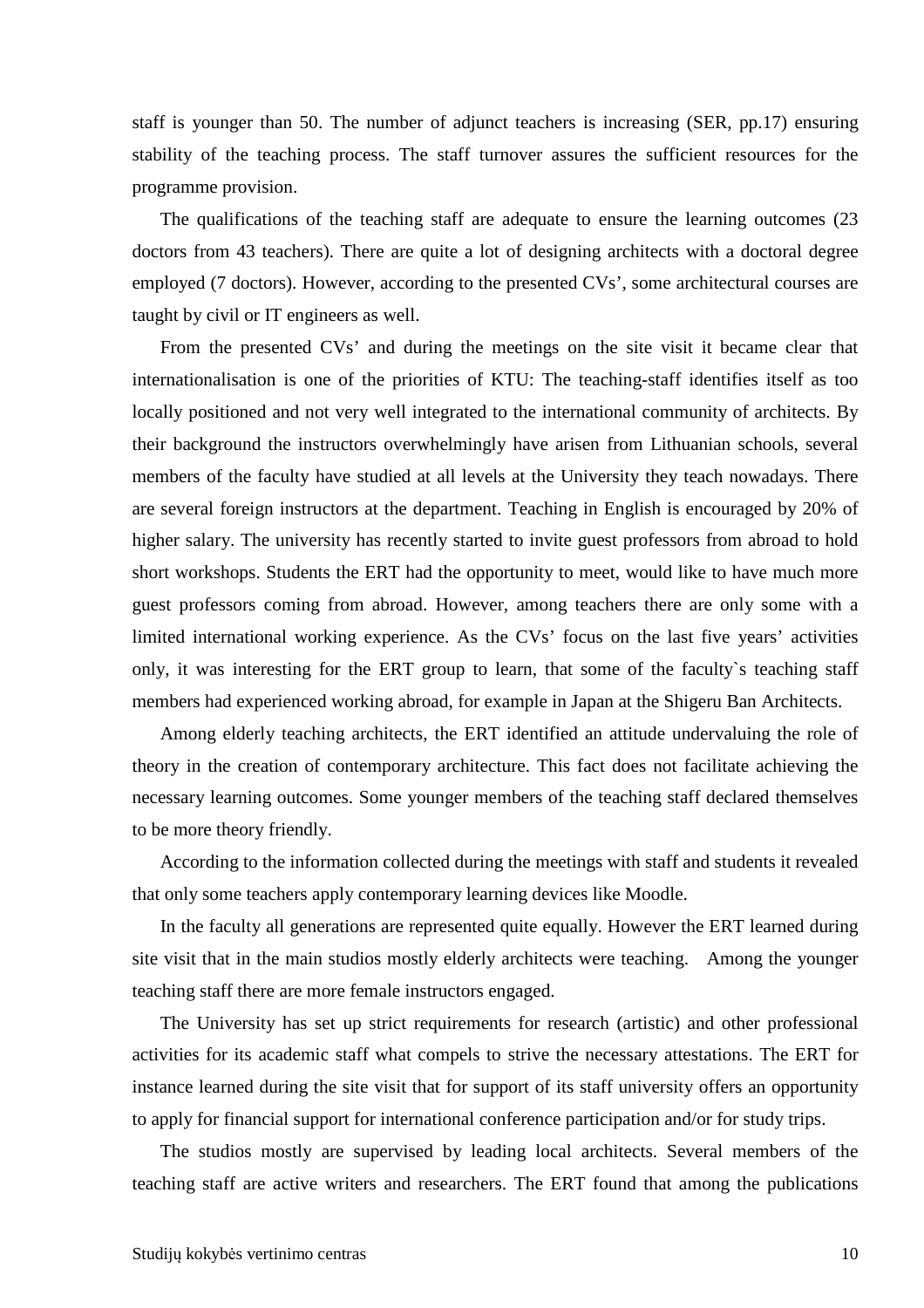there are more that will support students in their studies than of those offering original research fields. This fact might be a result of an unsatisfactory number of research grants provided by the Department.

#### *2.4. Facilities and learning resources*

The evaluation of the facilities is based on the findings during the site visit, on the data of the current SER and the final report of the former accreditation from 2008.

The financial resources of KTU and other Lithuanian HEIs compared to the budgets of Western European universities are poor. Standard price of first cycle (BA) full-time studies is 7638,00 Lt (2.300 €) and of second study cycle (MA) – 11054,00 Lt (3.300 €) according the data of the SER. General cuts in state financing of higher education has been reported.

However, the facilities provided by the Faculty are adequate for the Architecture study programme needs, both in terms of classrooms and laboratories, as well as computers. Some of the premises are shared by Architecture and Civil/Electrical Engineering students, several medium-size lecture/drawing rooms (approx. 25 seats) and two lecture halls (each 120 seats) host the courses. Within a 5 years period the University assigned 1,5 mln Lt (450.000 $\epsilon$ ) for the renewal of Architecture study field facilities. The technical and aesthetic state of the classes is suitable. AutoCAD $\square \square \triangle$ Revit $\square \square \triangle$ Civil 3D $\square \square$ 3DS MAX software are available for the students, last versions were updated in 2013. The teaching and learning equipment available for the BA programme is up to date. It is reported, that lecture and teachers' rooms have poor microclimate, and –according to questionnaire– demand of the areas intended for independent work is still unsatisfied. This underlines the necessity to improve the facilities further on.

On their site visit the ERT found that there is a lack of space for students' independent work that makes group work inefficient.

Even there is no well described evidence of practical training possibilities in the SER usually there is a wide range of areas through stakeholders in both the public (authorities) and private (architects' offices) sectors for the practical experience for Architecture students. The subject "practice in architectural design" (48h), devoted to practical knowledge of the occupation, is connected to a two months continuous working experience during the last semester.

During the site visit students reported about the minimum requirement of one month of practice at an Architect's office. ERT think that the obligation to attend final project work and practice in parallel causes a high working load for the graduating students.

Students can make use of the libraries of the Department (2500 units) and the Faculty (1000 new books) as well. Teaching materials, such as textbooks, reference books and periodicals are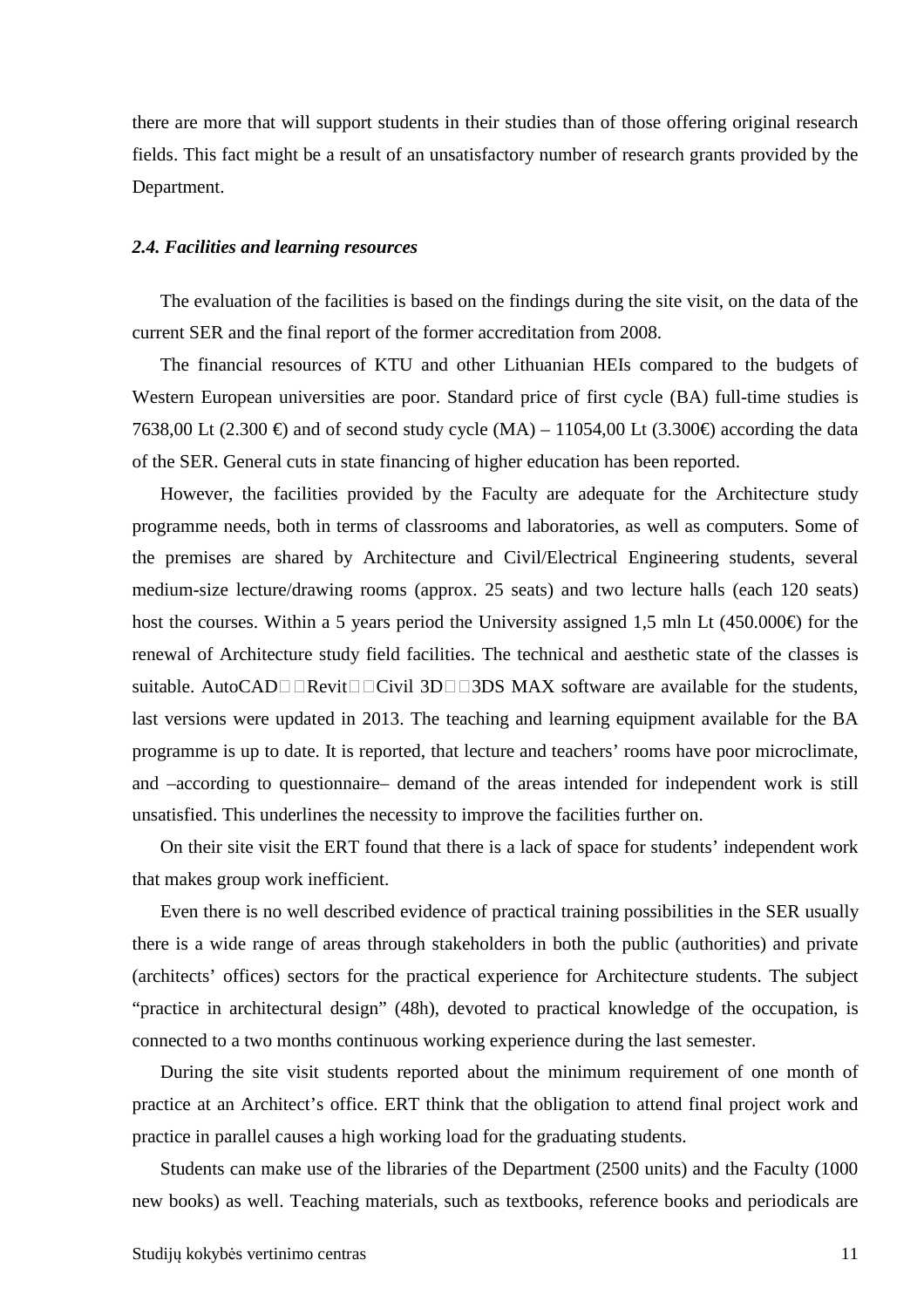adequate and are supplemented by on-line databases. The Faculty and the programme staff have been recently successful in their efforts to obtain funds for the upgrading of professional books. The renewed library is equipped with Internet access for students and stuff, computers, video and audio equipment. The range and content of books, periodicals and online database is sufficient to Architecture studies, later published books and publications of theoretical content shall be added.

#### *2.5. Study process and students' performance assessment*

Students' admission to the first cycle studies, meets all rules and procedures approved by LAMA BPO (Association of Lithuanian Higher Education Institutions). All requirements can be found on the Internet at the official KTU website. As additional requirements a compulsory exam of two parts is requested: theoretical knowledge of art and architecture and as second and practical part academic drawing from memory. Competitive points are counted bipartite: 50% of compulsory subjects selected at a secondary school and another 50% for the compulsory exam.

During the last two years a total of 20 students in Architecture studies did receive state financed study places and 31 students non-state financed places.

During the analysed period, the number of admitted students declined each year: in 2009, 72 students were admitted, in 2013 only 24. Since 2011 foreign students are admitted to Architecture studies, in 2011 4 students, 2012 7 and in 2013 16 students, what shows that the study-programme internationally gained popularity.

According to the SER, in the study period of 2009-2013 the highest number of students was admitted, much more than in the period before. In 2009 a total 72 students had started studies, but just 43 students finished their studies in the year 2013. There has to be mentioned, that in 2009 the system for higher education was reformed and new admission rules and a new financing system was introduced.

The drop-out-rate during the last five years  $(2010 - 2014)$  remained quite the same, the average number of students per year, who left studies is about five. These numbers show that drop – out rate is quite small and students are satisfied about this study program.

The student assessment and study process is well explained both for the individual exams and the final thesis. The assessment system and inner regulations of students' performance is clear, adequate and publicly available on KTU`s website. According to the given data and information received during the site visit, the ERT gained the impression, that the organisation of the study process ensures an adequate provision of the programme and achievement of the learning outcomes.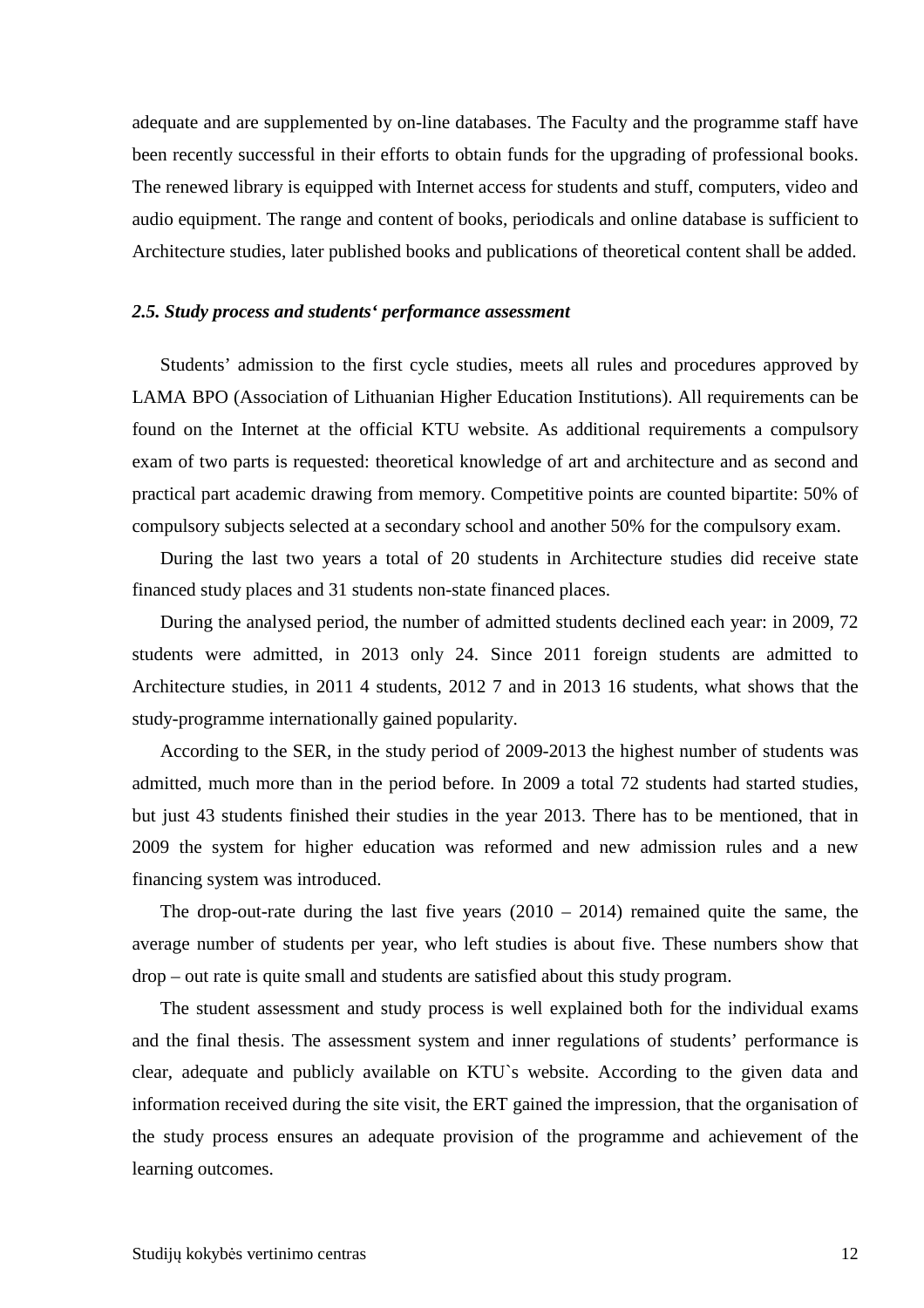On their site visit and after talking with graduates and social partners, the ERT learned, that students require more freedom for creativity, many study subjects seem to be very restrictive; social partners and graduates mentioned that they would want to improve the practical side of their studies, the part of theory is strong and mostly not applicable to practical tasks. Students would want to learn more about technical drawing skills, legal acts and their latest changes linked to practical work skills.

The University provides all opportunities to students to participate in student mobility programmes to study abroad. For student mobility programmes the Office of International Relations is directly responsible. The Faculty has agreements with 36 foreign Universities, out of which students can chose their studies abroad. During the analysed period, the average number of students that participated in mobility programmes is 10,4 per year. The average number of incoming students during the same period is 11 per year. Courses for foreign students are organized separately, which results in no interaction with Lithuanian students.

During the meetings with faculty responsible it became clear to the ERT that one of the main aims of the faculty is to become better known internationally. On the site visit students informed the ERT that they are encouraged by the faculty responsible to participate in mobility programmes.

Academic and social support for students is ensured. The ERT gained the impression that there are opportunities for students to contact lectors and to meet for consulting not only during lectures. Most important information for students can be found on the Internet. All information about activities after lectures, possibilities to participate in projects, information about future job possibilities and other important and interesting information can be found on official KTU website. According to the SER, many possibilities to participate in sports and artistic activities are offered. Students have the possibility to participate in psychological consultation at KTU students training centre. Students get help to integrate to society, if they have problems with their family or personal life. It was found out analysing SER documents and in the meetings during the site visit that five types of financial support exist at present: four types of scholarships, social scholarships for poor students and scholarships for the best study results. In addition, students can get funds for their international research projects. At KTU 10% of the students per semester get scholarships. What is more, efforts are made, to organise dormitories for students, who are not from Kaunas.

According to the SER, the KTU Carrier Centre gives support and information about job opportunities and helps to prepare students to get integrated into the labour market. The Centre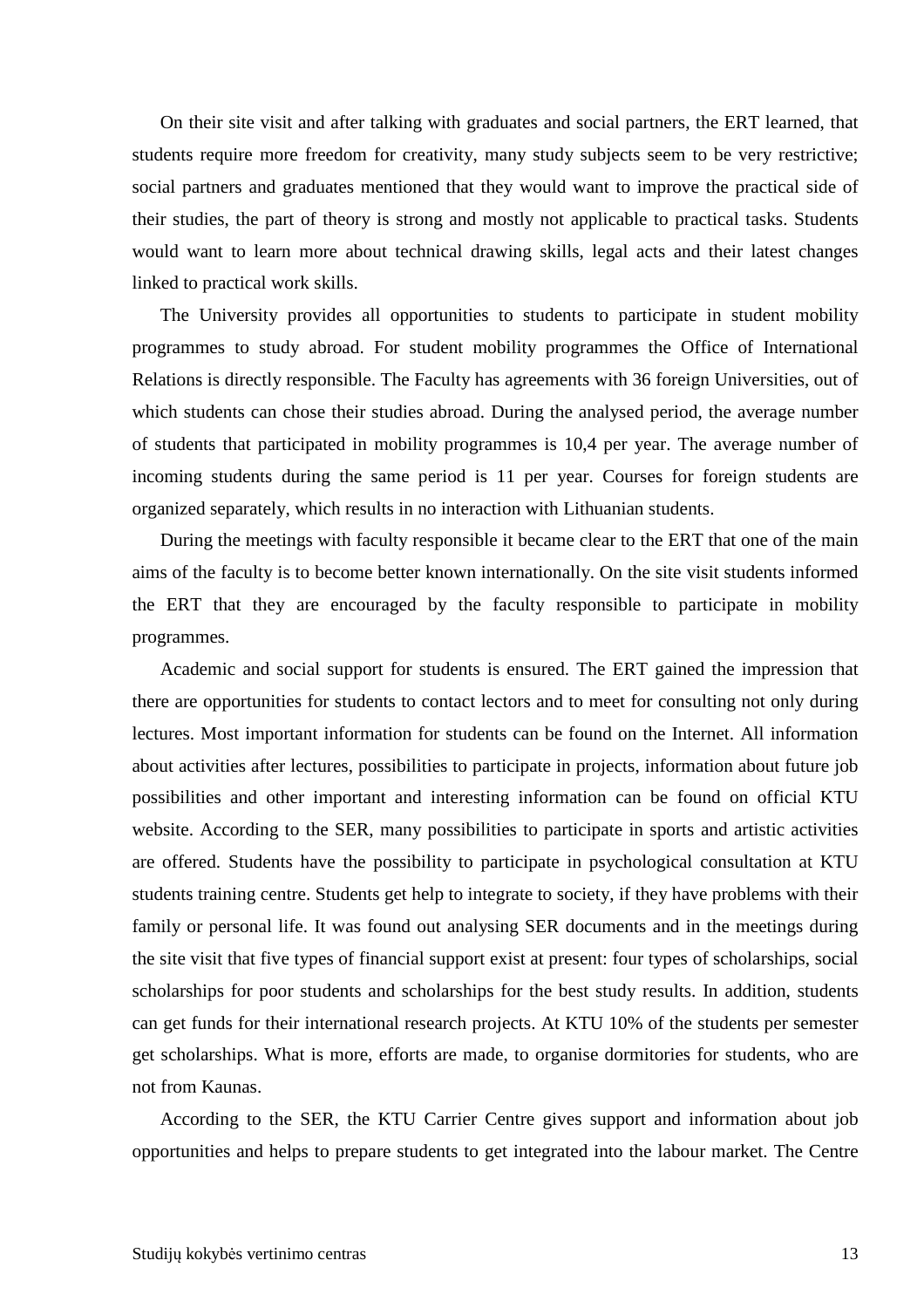therefore organizes "KTU carrier days". During these events students are given possibilities to create contacts with possible employers.

To increase students` motivation, every year training excursions to newly realized objects are organized. In the SER examples were given, such as trips to: Panevėžys and Šiauliai sports arenas in 2008-2009, to objects of cultural heritage in 2010-2011, to Kaunas "Akropolis" shopping centre in 2010-2012, to Kaunas railway tunnel in 2011-2012 and to Žalgiris sports arena and Drukininkai "Snow" arena in 2012.

The University helps to improve students` professional and general competences by organizing special workshops every semester. In the last study year these workshops were organized as international event, where students could get involved with real problems such as: arranging Kaunas city green spaces, structuring plans country parts of Lithuania.

All BA final projects are related with the study programme (For example: "Conversion of Hotel Respublika" or "Exhibition and Conference Centre in Lower Freda". The results of the final thesis works shows, that the majority of students were motivated in their study field, the average assessment of the last two years results is 8,07.

During the analysed period and according to the SER, only 49,8% of graduates have been employed within their specialization. This ratio shows, that job possibilities after these studies is not quite perspective, but other fact is that this ratio also depends on graduates motivation level.

#### *2.6. Programme management*

 Responsibilities for the programme management are distributed among an extensive number of stakeholders. The interplay between the Dean of the faculty, the programme's coordinators, the head of department, the methodical cabinet and the study board and study programmes' committee (SPK) is difficult to understand (See Pic. 1 Structure of Faculty of Civil Engineering and Architecture, page 6): Programme's coordinator, SPK deputy chairman, Head of Architecture and Land Management department, Director of Environmental Management Centre, vice-dean of the faculty, vice-dean of the faculty, Head of Building constructions department, Head of Building technologies department, Head of Geo-engineering department, Head of Graphic Works department, Head of Building department faculty, Head of Constructional Materials department, a PhD student, TŪB "Virmalda" director, manageress of methodical cabinet etc.

There is the misbalance between representatives of engineering disciplines (building structures, building materials, energy systems) and architects (See Pic. 1 Structure of Faculty of Civil Engineering and Architecture, page 6) and the study programme committee SPK has 12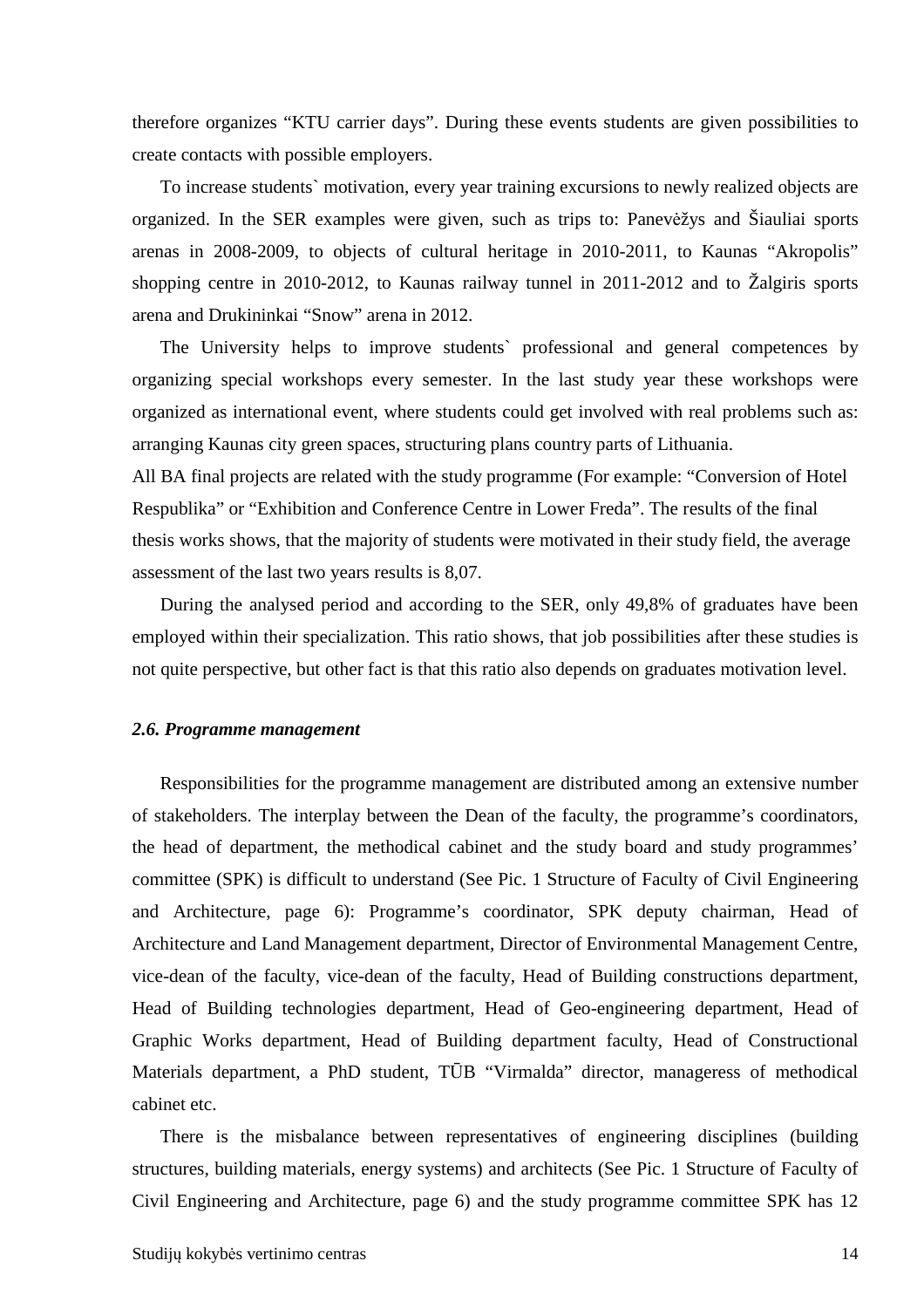members (see page SER 32): Humanities are not represented in decision-making structures og the SPK. On the other hand the ERT at their site visit gained the impression that dean of the faculty, the vice-dean for studies and the head of department were well working together.

A formal representation of students (the students' self-government) in organizational and with respect to questions the content of the study plans seems to be poorly developed. Students representation in the University organization (KTU dean and departments) should be formalized in the University`s enactments and programme management structures.

KTU uses internal study quality assurance system (VSKUS) based on The European Foundation for Quality Management Quality Model EFQM and partially International Quality Management standards ISO 9001, SA 8000 (as stated in SER). The Department utilizes VSKUS processed feedback to "close the loop" by taking improvement actions. Since 2013 Faculty "round tables" are organized twice per year to involve students to informal inquiry. Some facilities are reported to being improved as a result of students' feedback. However, there's no sufficient proof of a strong and well-structured QA system in operation. Following the SER (see page 32, 168) information and data on the implementation of the programme are regularly collected and analysed. Some results of the questionnaires are provided in the SER (see page 35), but students` activeness and involvement with respect to study quality assurance seems to be too weak (see page 37). On their site visit the ERT approved the impression that the dean of the faculty, the vice-dean of the studies and the head of department had knowledge about the quality assurance process that in the SER is mentioned managing and coordinating by KTU study prorector.

As per students' surveys (SER, pp.35.) the amount of bachelor students in architecture being unsatisfied with their lecture rooms intended for independent work (after lectures) "68% not satisfied" is extensive. Facilities and learning resources mentioned in self-declarations and students´ feedbacks seem to compromise the teaching and learning ambitions of the study course. Working places for individual students work or studios open 24 hours 7 days a week are missing or rare. Modelling workshops do not exist at KTU or only with poor infrastructure.

The amount of bachelor students in architecture declaring that study programme is not comprehensive and/or logically structured "81%" is alarming. Information about the programmes didactic concept will need to be communicated completely different to students.

Since the aim of every study programme –not only in a Bachelor of Architecture– should guide the students to abilities of "life-long learning" the amount of bachelor students in architecture declaring that study programme did not motivate them to take interest and deepen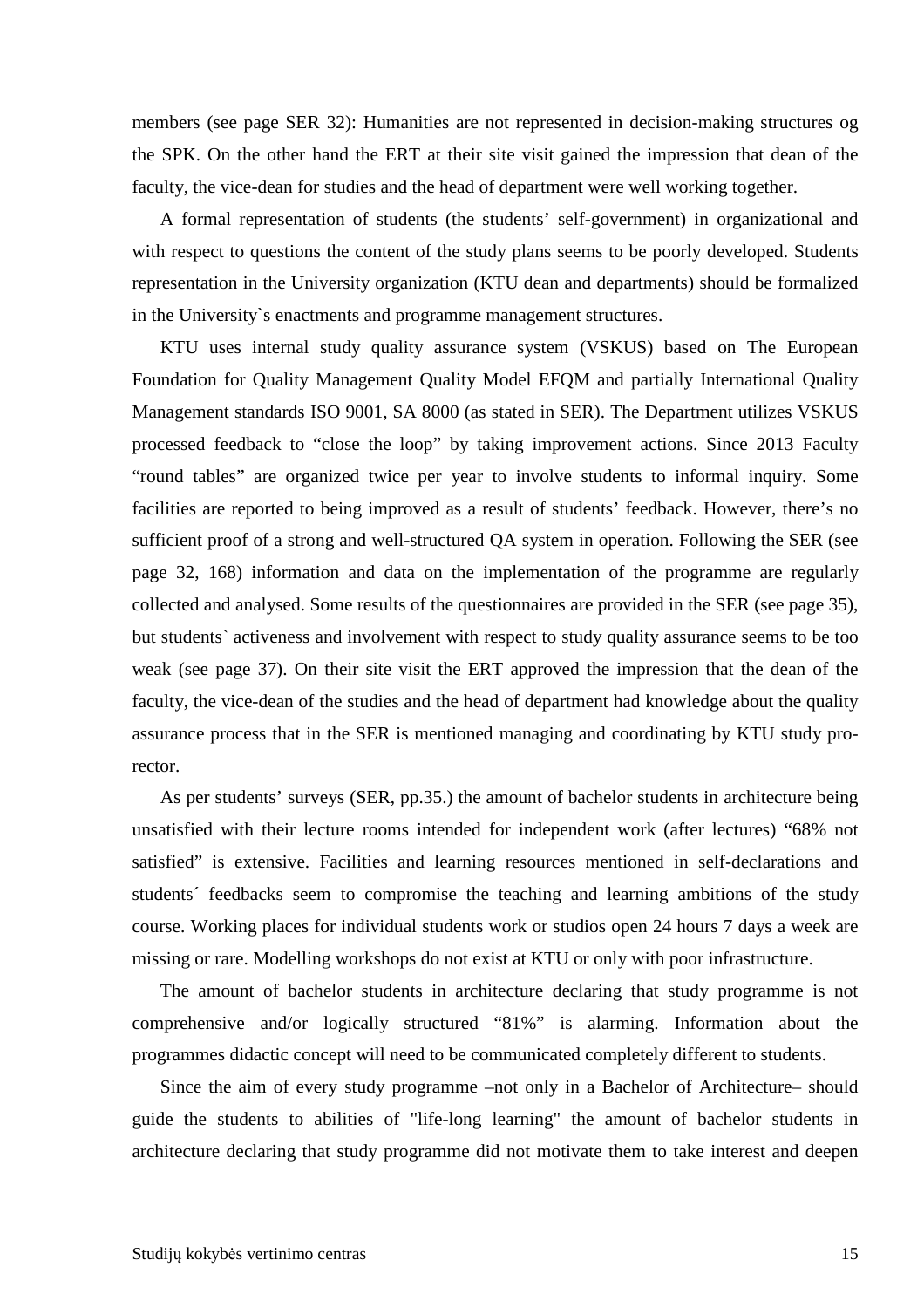knowledge independently (50%), the setting of the BA programme will need deep and fundamental transformation.

External social partners participate in activities of the final theses' defence commission. Other improvement processes including stakeholders' involvement are not mentioned in the selfevaluation report; during the site visit, stakeholders' representatives were not able to give any additional particular example of their involvement in programme improvements. On their site visit the ERT gained the impression that the dean of the faculty and the vice-dean for studies did not know, that there is a quality assurance process, that in the SER is mentioned to be managed and coordinated by KTU study pro-rector, is in operation. Due to this fact this might be the reason, why the informal "round tables" with students are organized since 2013.

Many cooperation activities with the Lithuanian Real Estate Development Association, Ministry of Culture of the Republic of Lithuania, Ministry of Environment of the Republic of Lithuania and other governmental or business institutions are mentioned to be maintained in the SER but not evaluated.

#### **III. RECOMMENDATIONS**

- 1. The new programme scheme (Annex B) has to be developed to address Directive 13/55/EU requirements. The ERT strongly suggests a 3 years BA and a 2 years MA course structure, if enabled by the national legislative.
- 2. The BA programme has to recompose the learning outcomes list by optimizing the overall number, to adjust the programme's LO's with LTQF Level 6 requirements and to redesign the course learning outcomes to become assessable.
- 3. The ERT recommends changing the actual positioning of the internships away (before) from the time frame reserved for the preparation of BA final thesis topic.
- 4. The BA programme should develop a specific identity to become more recognisable at the international market and to attract more students from abroad.
- 5. The redesign of the curriculum should stress the importance of the studio assignments by modularising along with compatible theoretical courses and by optimizing students' workload.
- 6. The BA programme has to continue to invest in course delivery resources, including studio space and equipment.
- 7. The engagement of stakeholders (students, social partners) in the programme management has to become more proactive. The programme should provide training for Programme Committee members to ensure their contribution.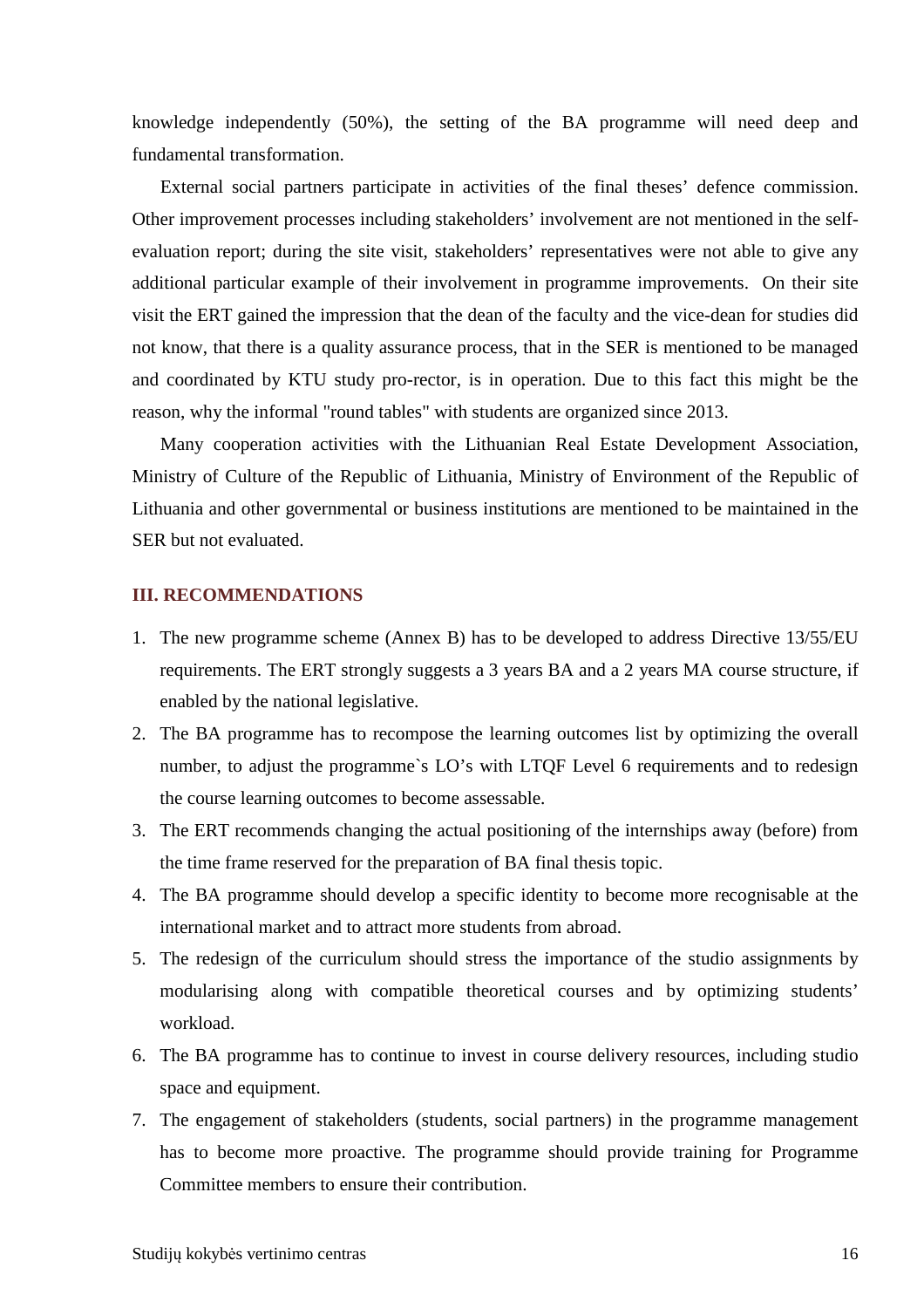8. Quality procedures should be improved, ensuring that feedback from all stakeholders (students, faculty, management, social partners) would affect future program changes.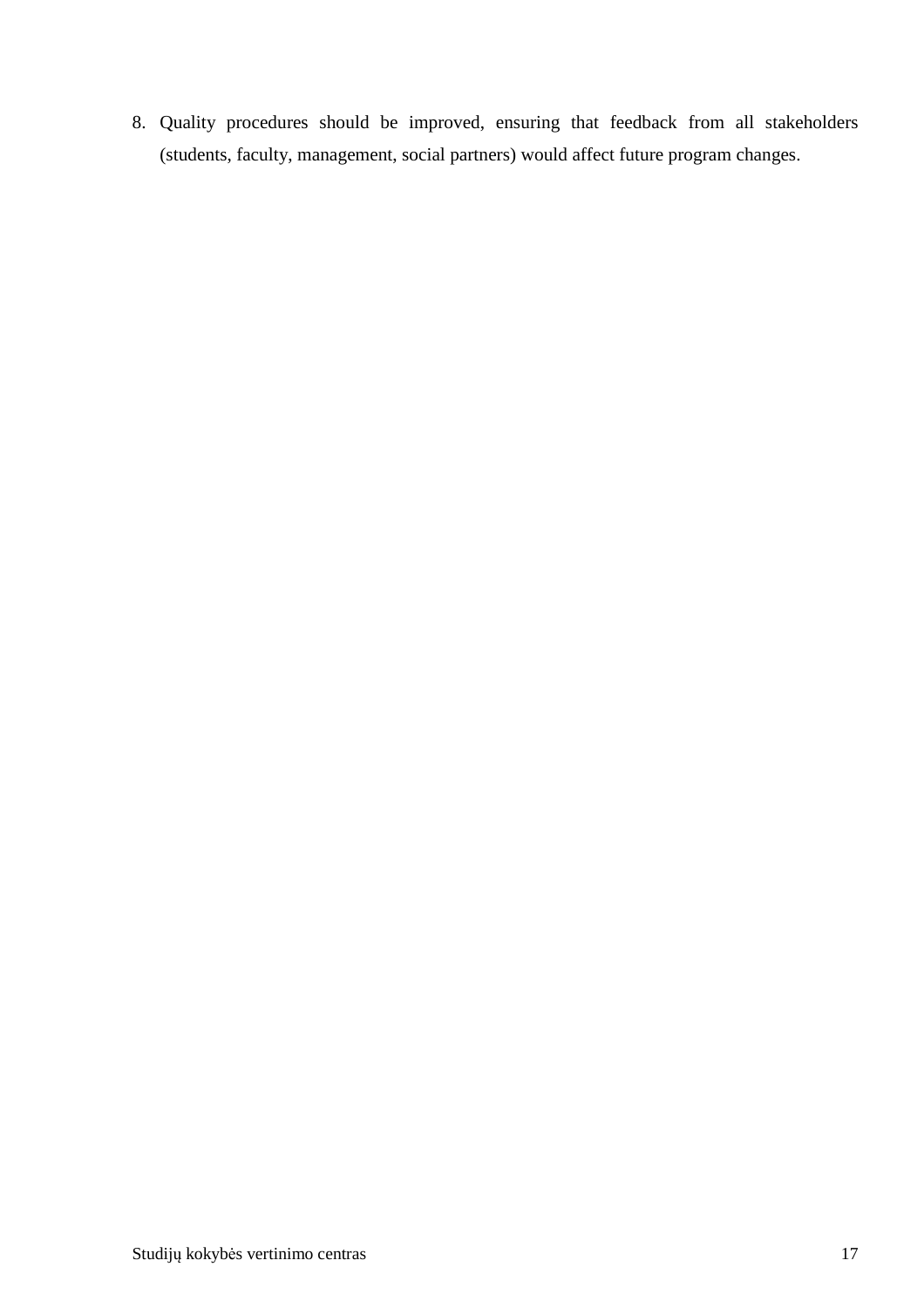#### **IV. EXAMPLES OF EXCELLENCE (GOOD PRACTICE)**

KTU – Bachelor of Architecture programme has managed to attract students from abroad by organizing studies in English and offering quality resources to accommodate them. This has compensated the extensive decrease of the Lithuanian students in the last years and has secured the programmes' future existence.

In addition, Faculty and Department have ensured the incentives to engage more teaching staff with international background, which will bring additional value to the current internationalization efforts.

#### **V. SUMMARY**

Kaunas University of Technology – Faculty of Civil Engineering and Architecture – Bachelor of Architecture study programme has justified the ability to educate architects for their future engagement at the labour market. However, changes in the EU regulations concerned with the duration of studies provided professional qualification (Directive 2013/55/EU) would have to affect the KTU Bachelor of Architecture programme future development plans.

Based on the SER, the concept of the programme`s aims and learning outcomes was not comprehensive to the ERT and no complete evidence found, that the study programme expectations were aligned with the LTQF/ Level 6. The study programme did not provide wellstructured list of learning outcomes. The number is too excessive and definitions generally disable proper assessment; a significant number of courses failed to define expectations in the proper way stressing the particularities of the educational unit. However, the programme improvements project draft (Annex B), delivered during the site visit on November  $10^{th}$  2014 cleared up the preliminary findings of the ERT: the paper proves that an overall philosophy exists and that a comprehensible concept is in operation in the study programme. The delivered concept provides a good basic approach to link theoretical courses directly to the studios and to offer modules with 12 credits in total.

Never the less, the study programme needs a general and fundamental re-arrangement of the programme outcomes, optimizing the overall number of learning outcomes and to fully aligning them with the LTQF Level 6 descriptors. The existence of the overall concept should serve as a driver for a fundamental re-arrangement of the programme outcomes, when the programme responsible will have to decide how to proceed with EU directives, that at least five years of fulltime studies are required for working as an architect in Europe.

The specific profile of the BA study programme is hard to identify. After the implementation of the Bologna Accords many European Architecture study programmes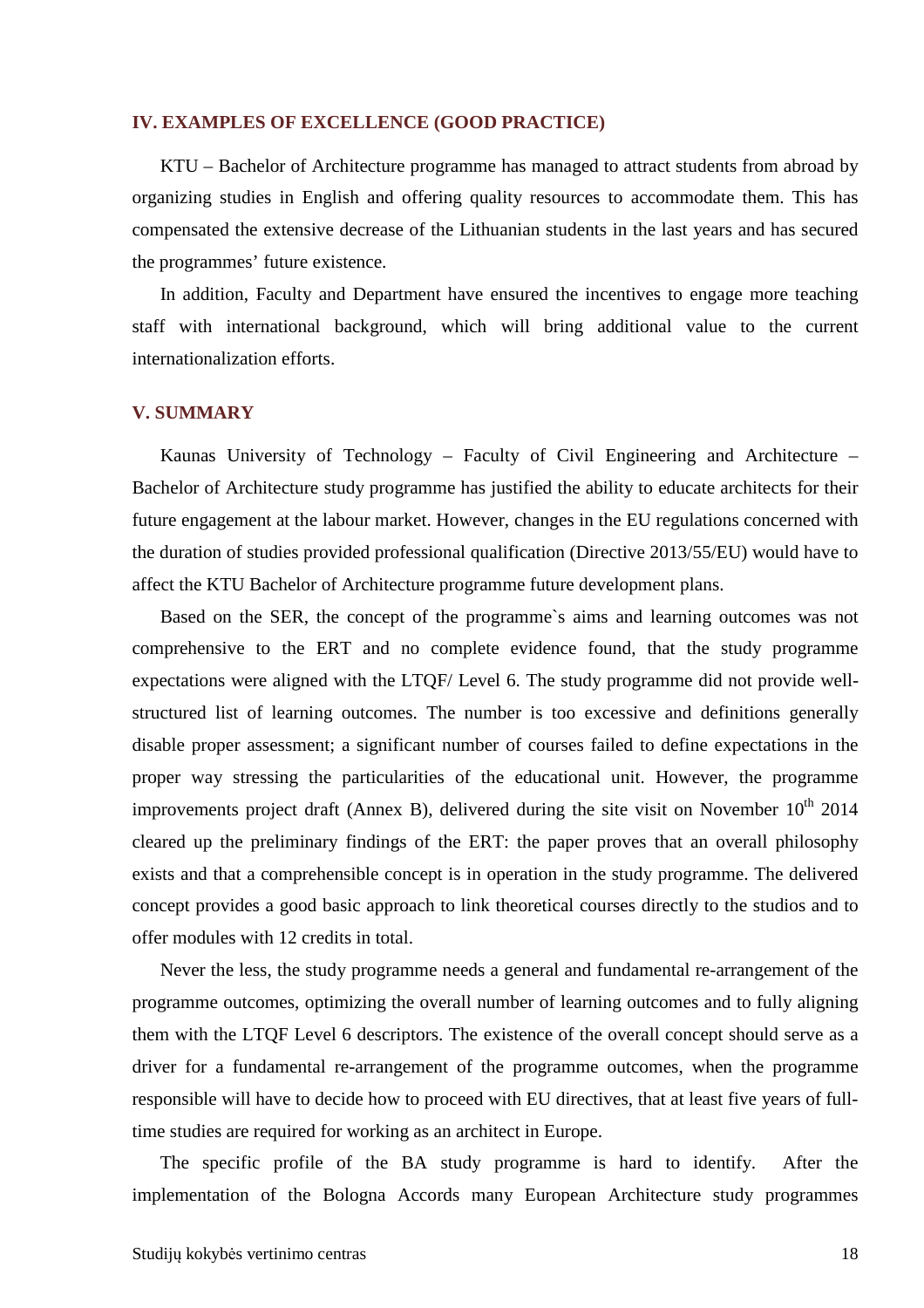developed very specific educational concepts and study content and developed very discrete educational profiles to attract talented students and outstanding teaching staff – despite, respectively forced by the implementation of comparable organizational structures and equal credit systems in Europe. The original approach would help the efforts to recruit more international students in the future.

The necessity of practical internships linked to the BA programme in Architecture is acknowledged by the ERT. The actual positioning of the internships while preparing the BA final thesis project has to be changed. Students should be able to fully concentrate on their final thesis topics in the  $7<sup>th</sup>$  semester.

The hours of student`s independent work per course should be re-calculated. The ERT, after the site visit and after talking with students, had the impression, that students are obliged to work more for the courses than indicated in the descriptions of the study modules. The necessity to recalculate the student`s independent work hours should be renewed together with the general rearrangement of all programme outcomes.

The ERT would encourage the study course responsible to invite their students more actively to participate in internationals exchange programmes.

The teaching staff CVs' provided in the self-evaluation reports reflected a positive activity in the international community of professionals involved in the programme. International exchange should be additionally strengthened not only by student`s mobility but also for the teaching staff. Introduced incentives to enhance international community activities of the teaching staff have been commended. Although in Annex A there's no formal requirement, the ERT considered that more research-qualified teaching staff should be engaged in both, BA and MA programmes.

The study courses are well equipped both in technical and in spatial belongings. Never the less space for student`s independent work is too small and access 24 hours per day and 365 days per year is missing. Accessibility to the infrastructure of the study courses has to be improved.

CAAD equipment and drawing facilities are in a good state but will have to be kept up-todate following the technical development of the devices. Library and Internet access are in a good condition.

Following the self-evaluation reports BA students are missing in the programme committee. Delegates of both architectural study programmes (BA and MA) should be represented in the programme committee. Moreover, external (social) partners' representatives should play a more active role.

Faculty`s "round tables" are organized twice per year since 2013 to involve students to informal inquiries. Improvements due to round "round table" activities have been introduced.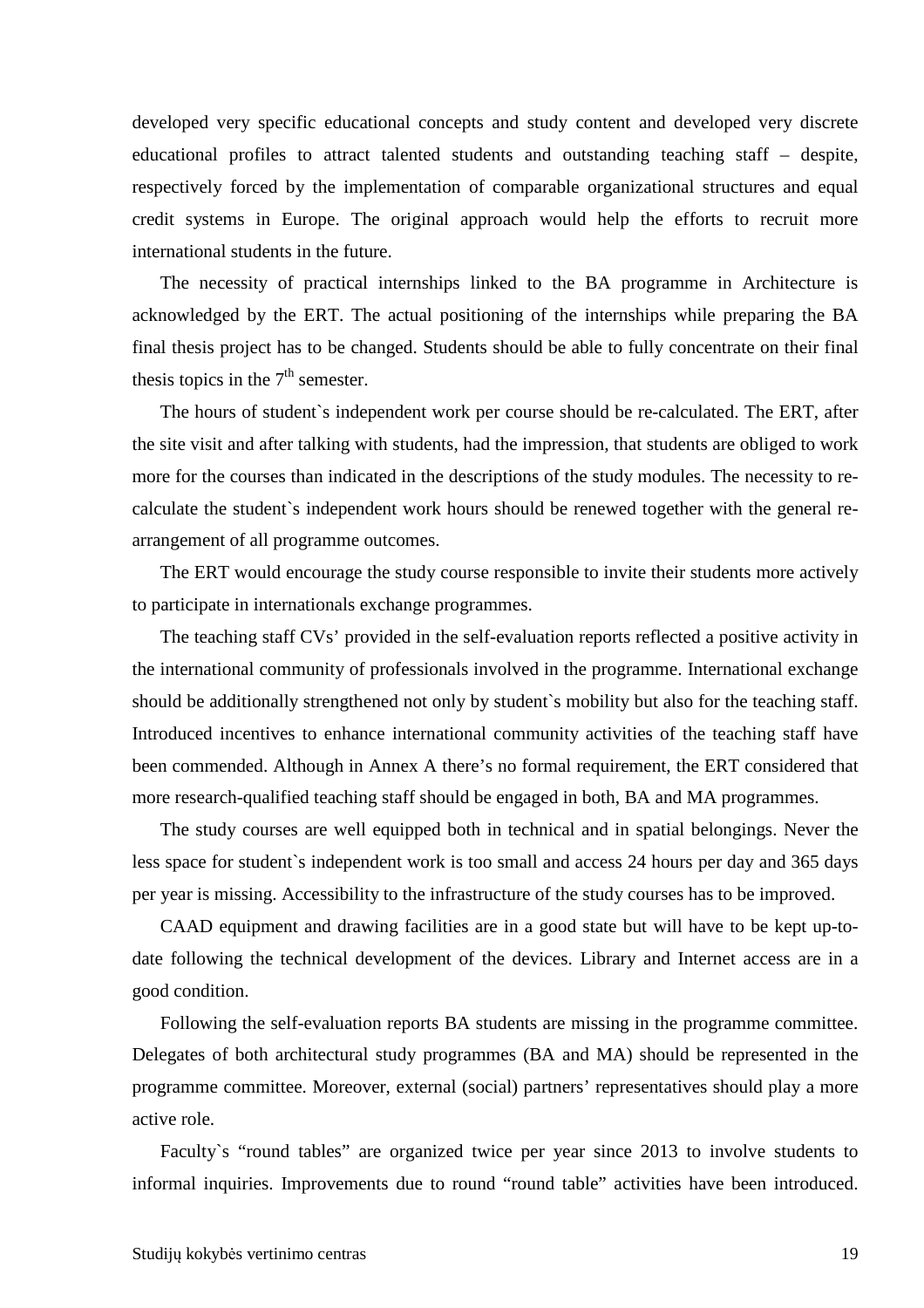However, during the site visit on November  $10^{th}$  2014 the ERT did not find sufficient proof that quality assurance activities would have sufficient influence to the improvement of study courses and/or teaching staff. At present applied questionnaires are neither supported by teaching staff members and students of the Architecture programme nor do they produce relevant feedback data. Dean and Vice-Deans will have to make sure, that results of the surveys are provided to students and teaching staff in an adequate way. The general acceptance of the instruments of quality management should gain acceptance by teaching staff and students.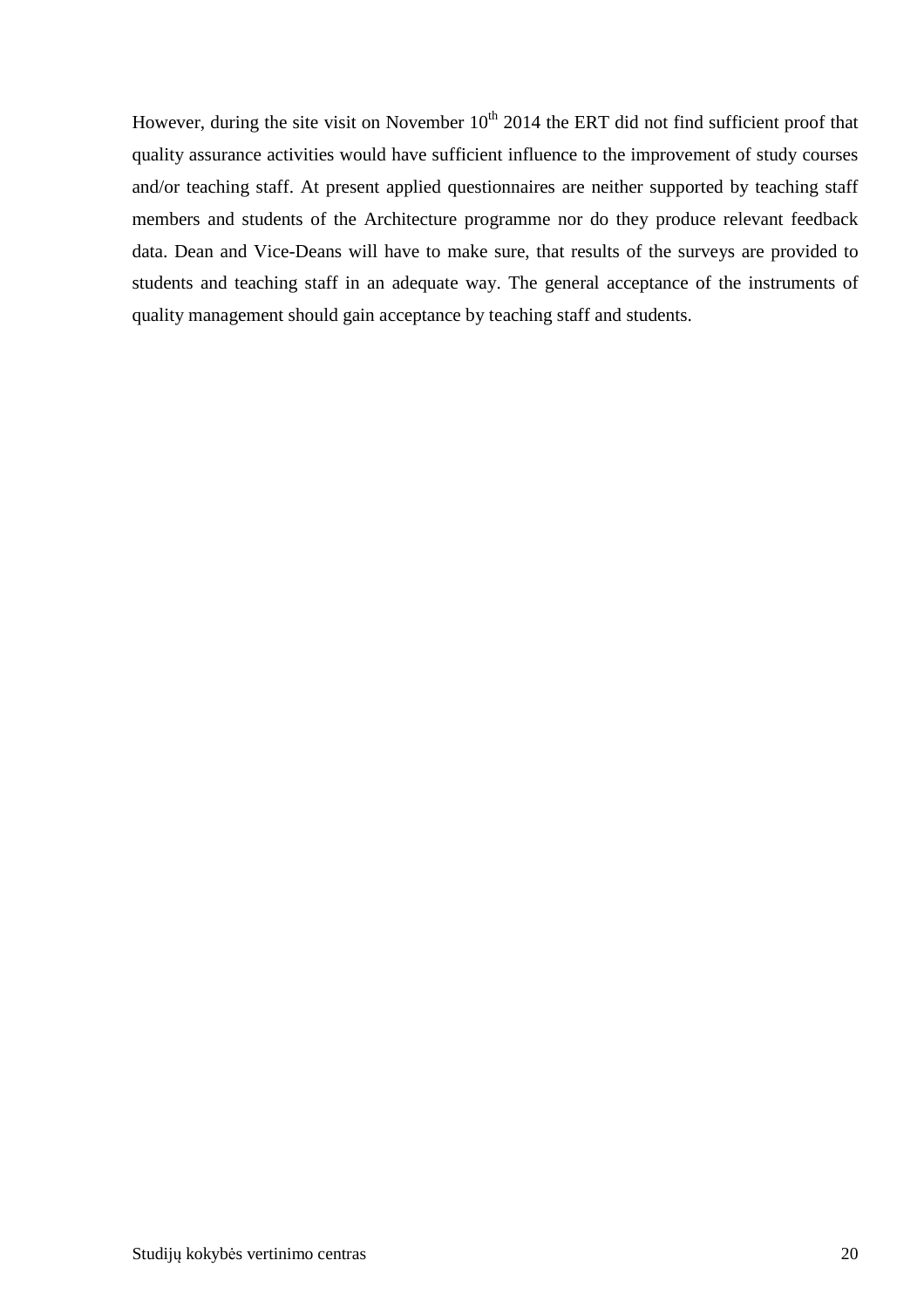### **VI. GENERAL ASSESSMENT**

The study programme *Architecture* (state code – 612K10001) at Kaunas University of Technology is given **positive** evaluation.

| Study programme assessment in points by evaluation areas. |
|-----------------------------------------------------------|
|-----------------------------------------------------------|

| No. | <b>Evaluation Area</b>                             | <b>Evaluation of</b><br>an area in<br>points* |
|-----|----------------------------------------------------|-----------------------------------------------|
| 1.  | Programme aims and learning outcomes               |                                               |
| 2.  | Curriculum design                                  |                                               |
| 3.  | Teaching staff                                     | 3                                             |
| 4.  | Facilities and learning resources                  | 3                                             |
| 5.  | Study process and students' performance assessment |                                               |
| 6.  | Programme management                               | 3                                             |
|     | <b>Total:</b>                                      |                                               |

\*1 (unsatisfactory) - there are essential shortcomings that must be eliminated;

2 (satisfactory) - meets the established minimum requirements, needs improvement;

3 (good) - the field develops systematically, has distinctive features;

4 (very good) - the field is exceptionally good.

| Grupės vadovas:<br>Team leader: | Prof. Andreas Wenger       |
|---------------------------------|----------------------------|
| Grupės nariai:<br>Team members: | Prof. dr. Bachmann Bálint  |
|                                 | Prof. dr. Mart Kalm        |
|                                 | Ass. Prof. dr. Marko Savic |
|                                 | Ramunė Staševičiūtė        |
|                                 | Gintautas Rimeikis         |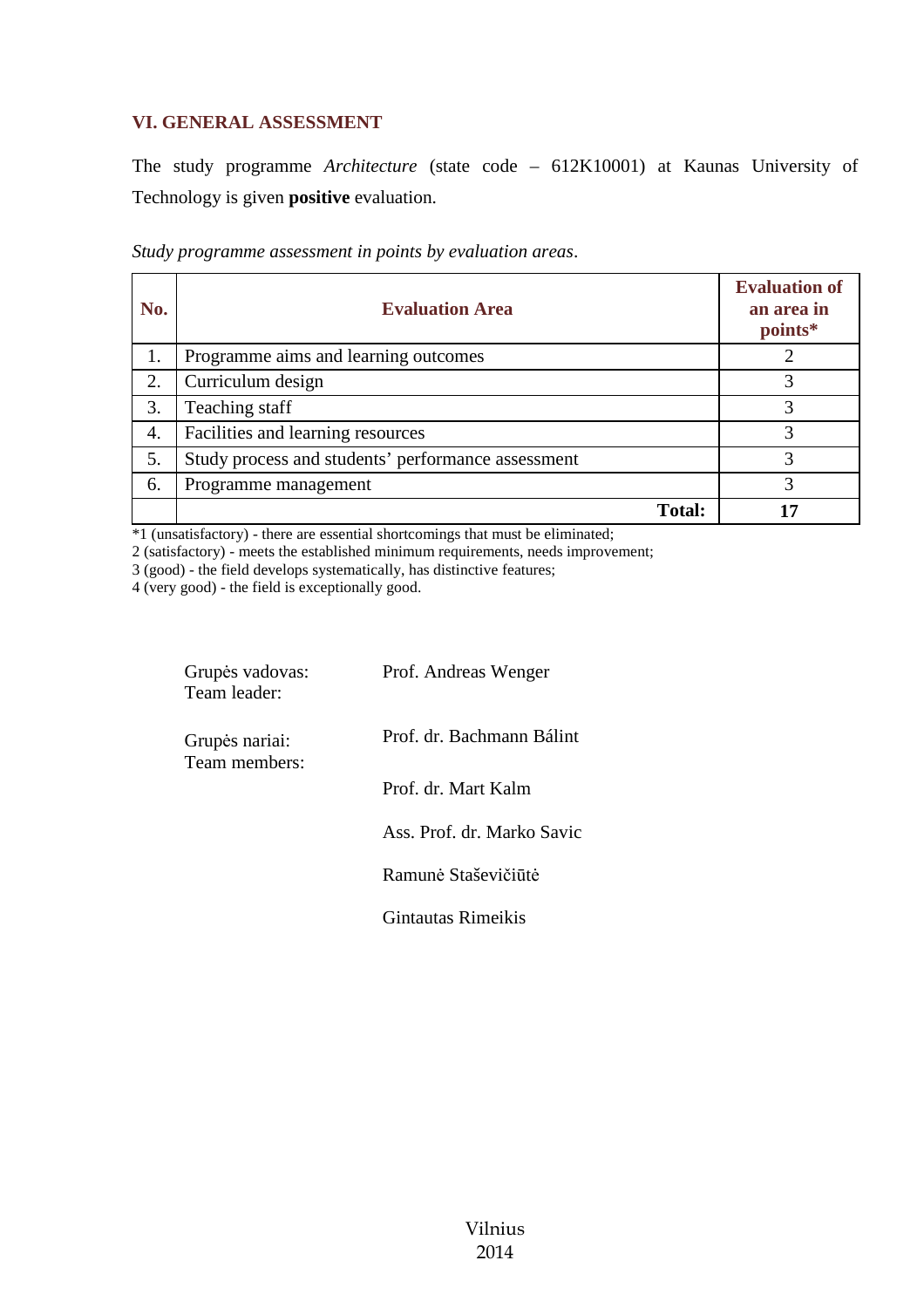# **KAUNO TEHCNOLOGIJOS UNIVERSITETO PIRMOSIOS PAKOPOS STUDIJŲ PROGRAMOS** *ARCHITEKTŪRA* **(VALSTYBINIS KODAS – 612K10001) 2015-01-26 EKSPERTINIO VERTINIMO IŠVADŲ NR. SV4-18 IŠRAŠAS**

<...>

#### **VI. APIBENDRINAMASIS ĮVERTINIMAS**

Kauno technologijos universiteto studijų programa *Architektūra* (valstybinis kodas – 612K10001) vertinama **teigiamai**.

| Eil.             | <b>Vertinimo sritis</b>                          | <b>Srities</b> |
|------------------|--------------------------------------------------|----------------|
| Nr.              |                                                  | jvertinimas,   |
|                  |                                                  | balais*        |
| 1.               | Programos tikslai ir numatomi studijų rezultatai | $\overline{2}$ |
| 2.               | Programos sandara                                | 3              |
| 3.               | Personalas                                       | 3              |
| $\overline{4}$ . | Materialieji ištekliai                           | 3              |
| 5.               | Studijų eiga ir jos vertinimas                   | 3              |
| 6.               | Programos vadyba                                 | 3              |
|                  | Iš viso:                                         | 17             |

\* 1 - Nepatenkinamai (yra esminių trūkumų, kuriuos būtina pašalinti)

2 - Patenkinamai (tenkina minimalius reikalavimus, reikia tobulinti)

3 - Gerai (sistemiškai plėtojama sritis, turi savitų bruožų)

4 - Labai gerai (sritis yra išskirtinė)

<...>

## **IV. IŠSKIRTINĖS KOKYBĖS PAVYZDŽIAI**

Į Kauno technologijos universitete (toliau – KTU) vykdomą bakalauro studijų programą *Architektūra* pavyko pritraukti studentų iš užsienio rengiant studijas anglų kalba ir pasiūlius kokybiškus jų priėmimo išteklius. Tai leido kompensuoti per pastaruosius metus ypač sumažėjusį studentų iš Lietuvos skaičių ir užtikrinti programos egzistavimą ateityje.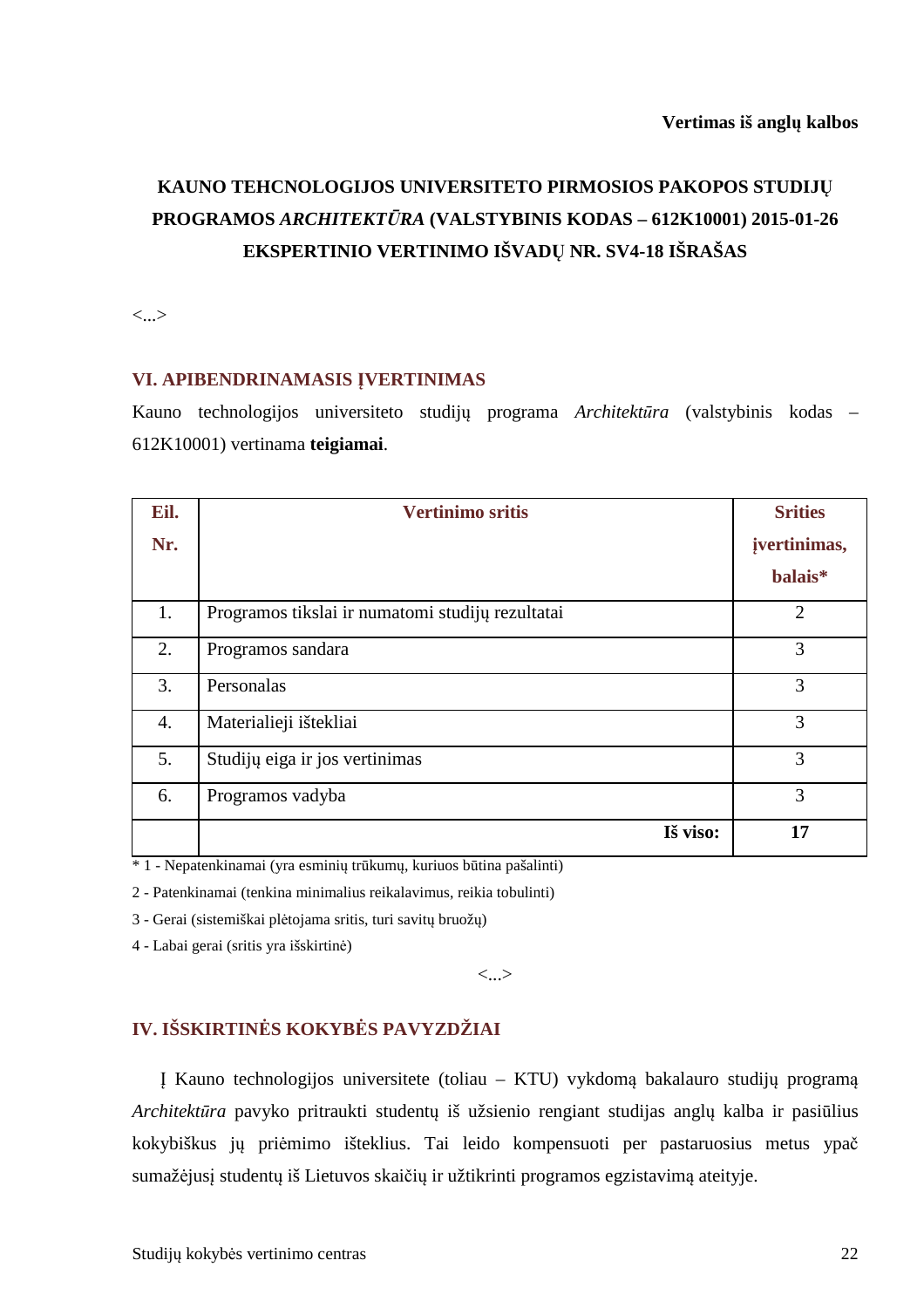Be to, fakultetas ir katedra dėjo pastangas, siekiant pritraukti daugiau tarptautinį išsilavinimą įgijusių dėstytojų, o tai duos pridėtinę vertę siekiant įgyvendinti tarptautiškumą.

#### **V. SANTRAUKA**

Kauno technologijos universiteto Statybos ir architektūros fakultete vykdoma bakalauro studijų programa *Architektūra* pateisino gebėjimą rengti architektus, kurie vėliau įsilieja į darbo rinką. Tačiau KTU architektūros bakalauro studijų programos plėtros planams ateityje turės įtakos ES teisės aktų, susijusių su teikiamų profesinės kvalifikacijos studijų trukme (Direktyva 2013/55/ES), pokyčiai.

Remiantis savianalizės suvestine, programos tikslų ir studijų rezultatų koncepcija nėra išsami, joje EG nerado pakankamai įrodymų, kad studijų programos lūkesčiai dera su LTKS 6 lygiu. Studijų programoje nėra tinkamai pateiktas struktūrizuotas studijų rezultatų sąrašas, jų skaičius per didelis, apibrėžtys iš esmės neleidžia tinkamai jų įvertinti, nepavyko tinkamai apibrėžti nemažos dalies dalykų lūkesčių, akcentuojant studijų padalinio ypatumus. Tačiau programos pakeitimų projektas (B priedas), pristatytas per 2014 m. lapkričio 10 d. vizitą, leido EG išsiaiškinti preliminarius dalykus: dokumentas įrodo bendros filosofijos ir studijų programos vykdymo koncepcijos egzistavimą. Pristatytoje koncepcijoje pateikiamas tinkamas požiūris, kaip tiesiogiai susieti teorinę dalį su darbu studijose, ir siūlomi iš viso 12 kreditų moduliai.

Tačiau reikia apskritai ir iš esmės pertvarkyti studijų programos rezultatus, optimizuoti bendrą studijų rezultatų skaičių ir juos visiškai suderinti su LTKS 6 lygio aprašais. Bendra koncepcija padėtų iš esmės pertvarkyti programos rezultatus, kai už programą atsakingi asmenys turės nuspręsti, kaip įgyvendinti ES direktyvas, kuriomis reikalaujama ne mažiau nei penkerių metų trukmės nuolatinių studijų, norint dirbti architektu Europoje.

Išskirtinį bakalauro studijų programos profilį nustatyti sunku. Įgyvendinus Bolonijos susitarimus, daugelyje Europos architektūros studijų programų sukurtos labai konkrečios ugdymo koncepcijos, studijų turinys ir išskirtiniai studijų profiliai, siekiant pritraukti talentingų studentų ir žymių dėstytojų, nors atitinkamai tenka įgyvendinti palyginamas organizacines struktūras ir vienodas kredito sistemas Europoje. Originalus požiūris padėtų ateityje pritraukti daugiau studentų iš užsienio.

EG pripažino, kad būtinos specialiosios praktikos, susietos su architektūros bakalauro programa. Specialiąsias praktikas reikia perkelti iš laikotarpio, skirto bakalauro baigiamajam darbui rengti. Tuomet studentai 7-ajame semestre galėtų visą dėmesį skirti baigiamajam darbui.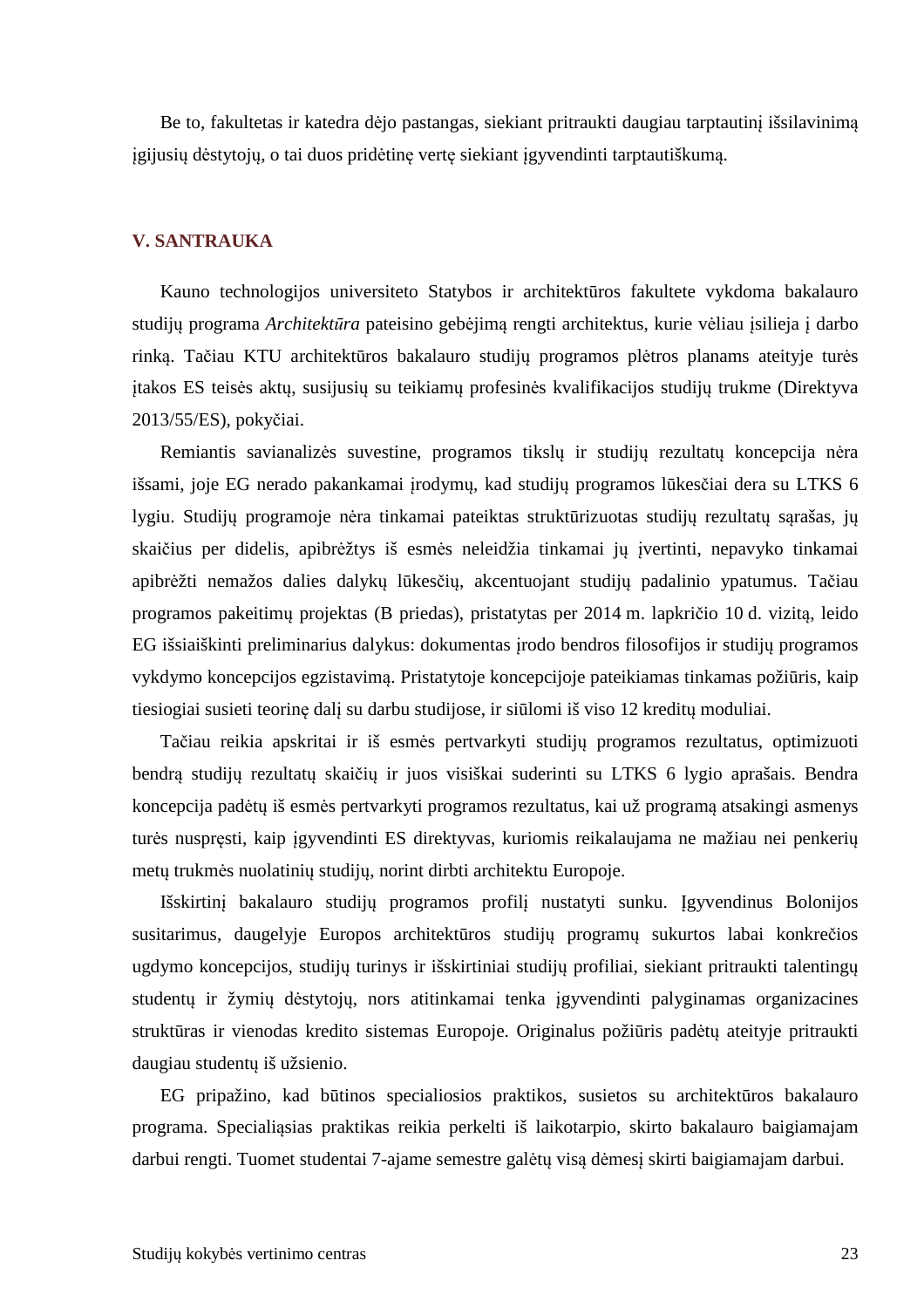Turėtų būti perskaičiuotos kiekvieno dalyko studentų savarankiško darbo valandos. Vizito metu universitete pabendravusi su studentais EG susidarė įspūdį, kad studentai priversti dirbti daugiau, nei nurodyta studijų modulių aprašuose. Būtina perskaičiuoti studentų savarankiško darbo valandas ir pertvarkyti visus programos rezultatus.

EG ragina už studijų programą atsakingus asmenis skatinti studentus aktyviau dalyvauti tarptautinių mainų programose.

Savianalizės suvestinėse pateikti dėstytojų gyvenimo aprašymai atspindi teigiamą programą vykdančių specialistų veiklą tarptautinėje bendruomenėje. Turėtų būti stiprinami ne tik studentų, bet ir dėstytojų tarptautiniai mainai. Dėstytojų tarptautinės veiklos paskatos yra pagirtinos. Nors A priede nėra formalaus reikalavimo, tačiau EG mano, kad tiek bakalauro, tiek magistrantūros studijų programose turėtų dėstyti daugiau mokslinių tyrimų kvalifikaciją turinčių dėstytojų.

Studijų programa gerai aprūpinta technine įranga ir patalpomis. Tačiau mažai patalpų skirta studentų savarankiškam darbui, jos nėra prieinamos 24 valandas per parą 365 dienas per metus. Būtina gerinti studijų dalykams skirtos infrastruktūros prieinamumą.

CAAD įranga ir piešimo priemonės – geros būklės, tačiau turi būti nuolat atnaujinamos atsižvelgiant į techninę raidą. Biblioteka ir interneto prieiga yra geros būklės.

Remiantis savianalizės suvestine, bakalauro studijų programos komitete nėra studentų. Į programos komitetą turėtų būti įtraukti abiejų architektūros studijų programų (bakalauro ir magistro) atstovai. Be to, turėtų aktyviau dalyvauti išorės (socialinių) partnerių atstovai.

Siekiant įtraukti studentus į neformalias apklausas, nuo 2013 m. du kartus per metus organizuojamos fakulteto apskritojo stalo diskusijos. Atsižvelgiant į apskritojo stalo diskusijas, įgyvendinta pakeitimų. Tačiau 2014 m. lapkričio 10 d. lankydamasi universitete EG nerado pakankamai įrodymų, kad kokybės užtikrinimo veikla lemtų pakankamą studijų programos ir (arba) dėstytojų tobulėjimą. Šiuo metu rengiamų apklausų studijų programos *Architektūra* dėstytojai ir studentai nepalaiko, iš jų negaunama svarbių grįžtamojo ryšio duomenų. Dekanas ir prodekanai turi užtikrinti, kad apklausų rezultatai studentams ir dėstytojams būtų pateikiami tinkamai. Būtina, kad dėstytojai ir studentai pritartų taikomoms kokybės valdymo priemonėms.

<…>

#### **III. REKOMENDACIJOS**

1. Atsižvelgiant į Direktyvos 13/55/ES reikalavimus, turi būti sukurta nauja programos studijų schema (B priedas). Ekspertų grupė (toliau – EG) primygtinai siūlo 3 metų bakalauro studijų ir 2 metų magistrantūros programos schemą, jei leidžiama pagal šalies teisės aktus.